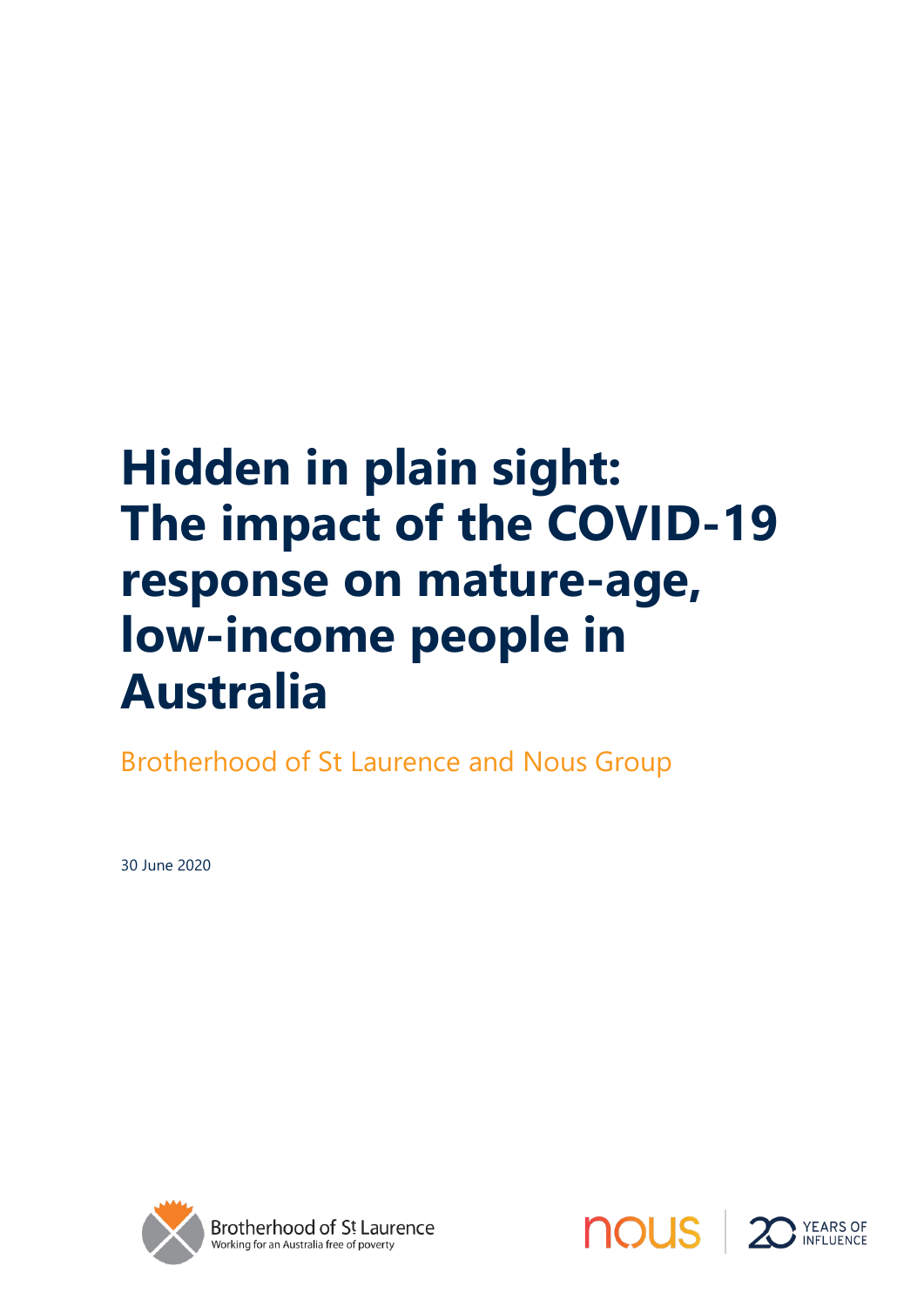The Brotherhood of St Laurence (BSL) is a non-government, community-based organisation concerned with social justice. Based in Melbourne, but with programs and services throughout Australia, the Brotherhood is working for a better deal for disadvantaged people. It undertakes research, service development and delivery, and advocacy, with the objective of addressing unmet needs and translating learning into new policies, programs and practices for implementation by government and others. For more information visit [<www.bsl.org.au>](http://www.bsl.org.au/).

Nous Group (Nous) is an international management consultancy operating in ten locations across Australia, the UK and Canada. For over 20 years we have been partnering with leaders to shape world-class businesses, effective governments and empowered communities. For more information visit [www.nousgroup.com/.](http://www.nousgroup.com/)

#### Authors:

Amber Mills (Senior Research Fellow) and James Finnis (Policy Advisor) at the Research and Policy Centre, Brotherhood of St Laurence; and Suyin Ng (Principal), Kate Grutzner (Senior Consultant) and Bhairavi Raman (Consultant) at the Nous Group.

#### Prepared by

Brotherhood of St Laurence 67 Brunswick Street Fitzroy, Victoria 3065 Australia ABN 24 603 467 024 Ph: (03) 9483 1183

Nous Group Level 19, 567 Collins Street Melbourne, Victoria 3000 Australia

[www.nousgroup.com.au](http://www.nousgroup.com.au/)

[www.bsl.org.au](http://www.bsl.org.au/)

Suggested citation: Mills, A, Ng, S, Finnis, J, Grutzner, K & Raman, B 2020, *Hidden in plain sight: The impact of the COVID-19 response on mature-age, low-income people in Australia*, Brotherhood of St Laurence and Nous Group, Melbourne.

© Brotherhood of St Laurence and Nous Group June 2020

Apart from fair dealing for the purpose of private study, research, criticism, or review, as permitted under the *Copyright Act 1968* and subsequent amendments, no part of this paper may be reproduced by any process without written permission. Enquiries should be addressed to the publisher.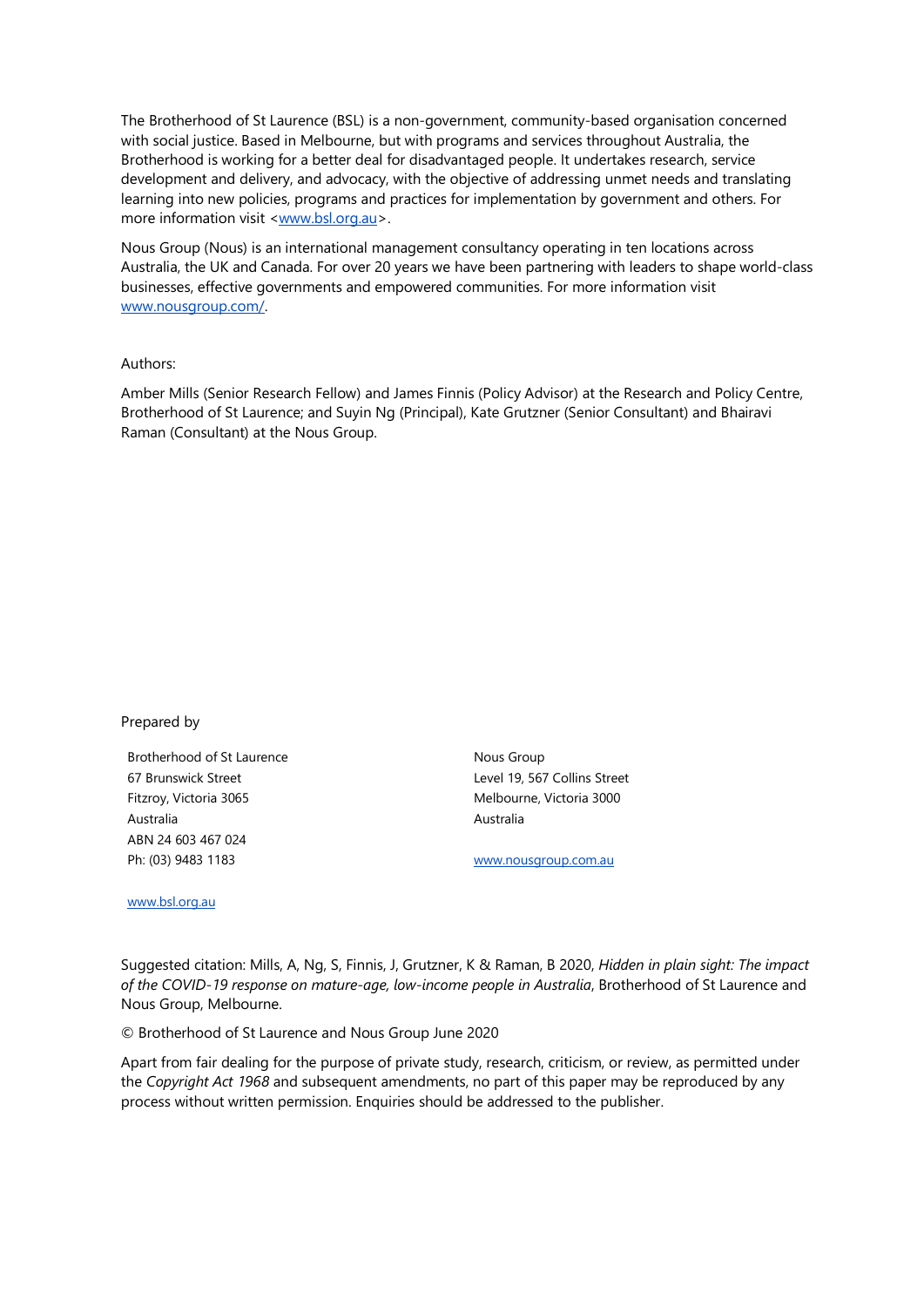## **Executive summary**

**COVID-19 is easing, but problems persist for mature-age, low-income Australians.**

The Brotherhood of St Laurence (BSL) and Nous Group (Nous) have partnered to analyse the impact of the COVID-19 pandemic public health response on low-income earners aged 50 to 65. **Not yet eligible for the pension or aged care, many of these people are caught between employment and retirement: too old to work and too young to retire.**

Prior to COVID-19, mature-age people on low incomes already faced diverse economic, social, personal and service-access challenges. For example, approximately 12 per cent of Australians aged 51 to 65 live in poverty, compared to the OECD average of 10.5 per cent (OECD 2019; Davidson et al. 2018). **This paper shines a light on the impact of COVID-19 on mature-age, low-income people; a group 'hidden in plain sight'. It builds on nearly a decade of research by the BSL on the experience of mature-age jobseekers and older people.**

In this paper, we focus on broad and multidimensional disadvantage including:

- employment
- economic security
- housing
- health and connections.

**The nature of these challenges makes the group particularly vulnerable to the social, health and economic impacts of COVID-19 and associated policy responses.** These issues are strongly intersectional in nature – particularly regarding gender. Women are more likely to take time out of work, or to work part-time while caring for children and/or other family members. As a result, women are disproportionally more at risk of housing and financial stress as they age. Refugees and new migrants, Aboriginal and Torres Strait Islander peoples, and anyone facing stigma or discrimination due to disability also experience these challenges in particularly significant and complex ways. We use three case studies to illustrate some of these challenges. Ultimately, COVID-19 has compounded existing vulnerabilities for this group, increasing risks of transition between different forms of disadvantage, and increasing reliance on inadequate social security payments.

#### **As a result of COVID-19 this group, and its challenges, are growing.**

**Mature-age, low-income people have been strongly and adversely impacted by COVID-19 and the public health response.** This group, which includes people who have recently fallen on hard times, faces significant disadvantage. There has been much analysis of the impacts of COVID-19 on health (infection, illness and death), aged care (including community and residential aged care) and the economy (recession and unemployment), but there has been little analysis of COVID-19's impact on older working-age people already disadvantaged prior to the pandemic.

**The economic impacts of the pandemic on mature-age, low-income people have been particularly severe.** We estimate up to 30 per cent of the newly un- or underemployed are aged 51 to 65. This means nearly 400,000 Australians aged 51 to 65 have had their hours and/or employment impacted. The result is that this group of mature-age, low-income Australians is growing rapidly.

#### **Government responses are welcome but must meet long-term needs.**

Australian governments have responded swiftly to COVID-19. Many mature-age, low-income people will benefit from these pandemic-related initiatives. However, most interventions have involved short-term increases in funding, channeled via existing systems and service structures. COVID-19 has highlighted that existing policies do not meet the needs of people who face entrenched disadvantage.

This approach has left many mature-age, low-income people short in two respects. Firstly, initiatives do not address the long-term needs of this group. The impacts of COVID-19 will be felt over the medium and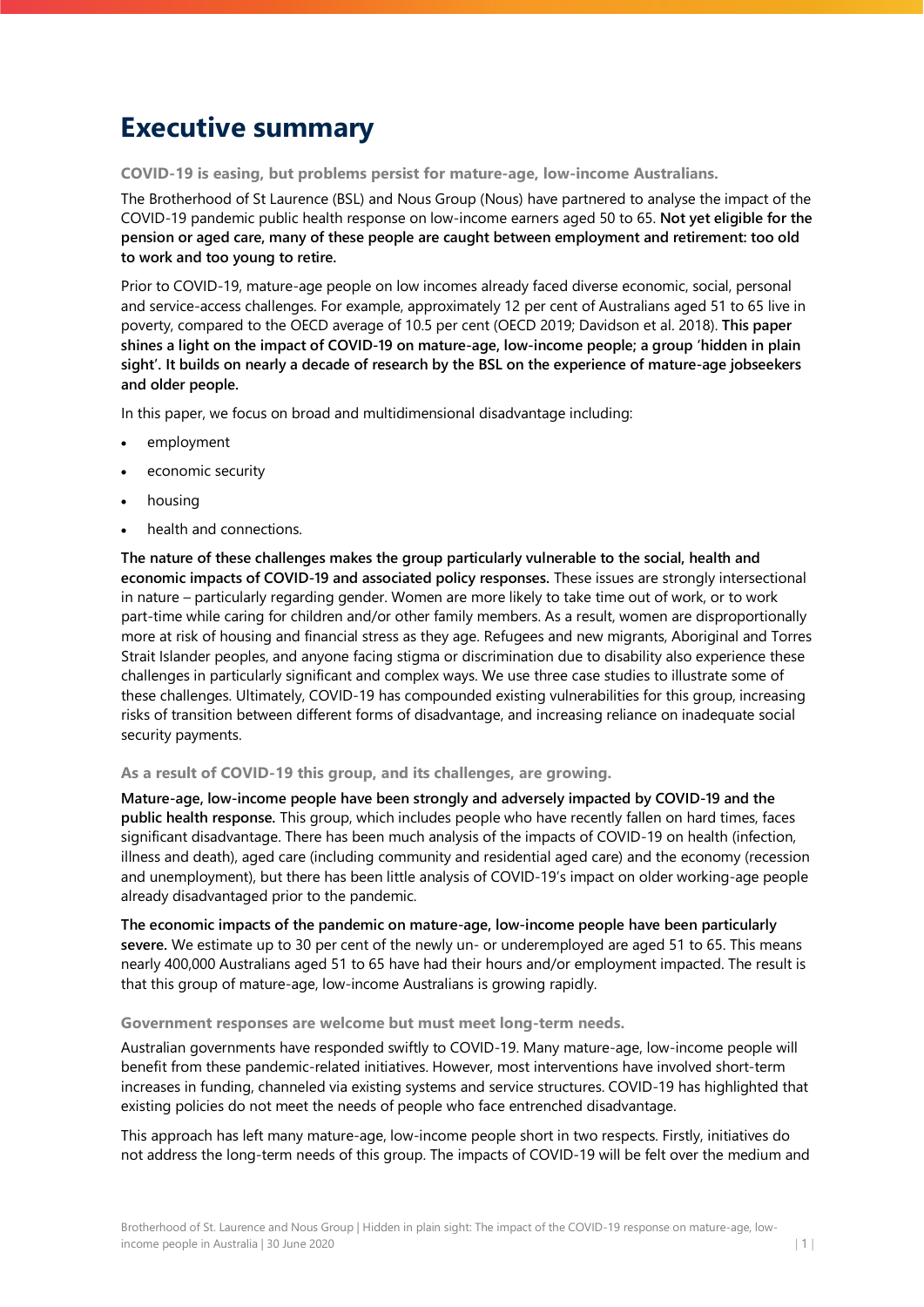long term, particularly by those who are forced into retirement and cannot access the Age Pension. Secondly, existing system and services that are being used to channel funding can present significant barriers for mature-age, low-income people. Challenges range from structural issues (e.g. service design, practice approaches, availability) to personal factors (e.g. illness or disability, capability, disadvantage, care responsibilities). Using existing service systems and delivery mechanisms therefore limits potential for meaningful change.

**We have an opportunity to achieve sustained and systemic change.**

Medium- to long-term solutions require overcoming structural inequalities and barriers that existed prior to COVID-19.

This paper sets out three actions that can be taken immediately to provide quick relief:

- 1. Strengthen the safety net by providing financial support for immediate needs such as utilities, public transport, medical services and supplies
- 2. Deliver targeted communications to mature-age people so that they have access to clear information about where and how to seek help
- 3. Boost funding to financial counselling to support mature-age, low-income people to make informed financial decisions.

It also sets out ten recommendations relating to social security, employment supports, housing and care:

- 1. Address discrimination experienced by mature-age workers through practical reforms, including:
	- better targeting of education, training and upskilling opportunities
	- improving access to careers advice for mature-age workers at risk of involuntary retirement or unemployment
	- strengthening policies that promote workplace flexibility, inclusive employment and retention practices, including government demonstrating leadership through public service employment policies such as the Collaborative Partnership on Mature Age Employment.
- 2. Ensure mainstream employment services are adequately equipped to respond to the distinct needs of mature-age workers
- 3. Continue and expand targeted superannuation schemes to promote greater equity within the system and economic security in retirement
- 4. Ensure social security benefits remain above subsistence levels
- 5. Benchmark the liquid asset test for JobSeeker against median incomes
- 6. Index Commonwealth Rent Assistance (CRA) payments to movements in national rents to provide immediate relief from housing stress and prevent erosion of the payment
- 7. Improve security of tenure for renters, including by ending no-cause evictions and enabling reasonable home modifications to support people to age in their communities
- 8. Facilitate greater collaboration between Commonwealth, state and local governments to grow social housing through a sustained investment plan
- 9. Expand funding for social, financial and healthcare services available to mature-age and older people facing housing insecurity and/or homelessness as a result of COVID-19
- 10. Introduce block-funded community care coordination to identify mature-age people at risk and help them navigate systems, minimise crises, facilitate housing security and maintain connections.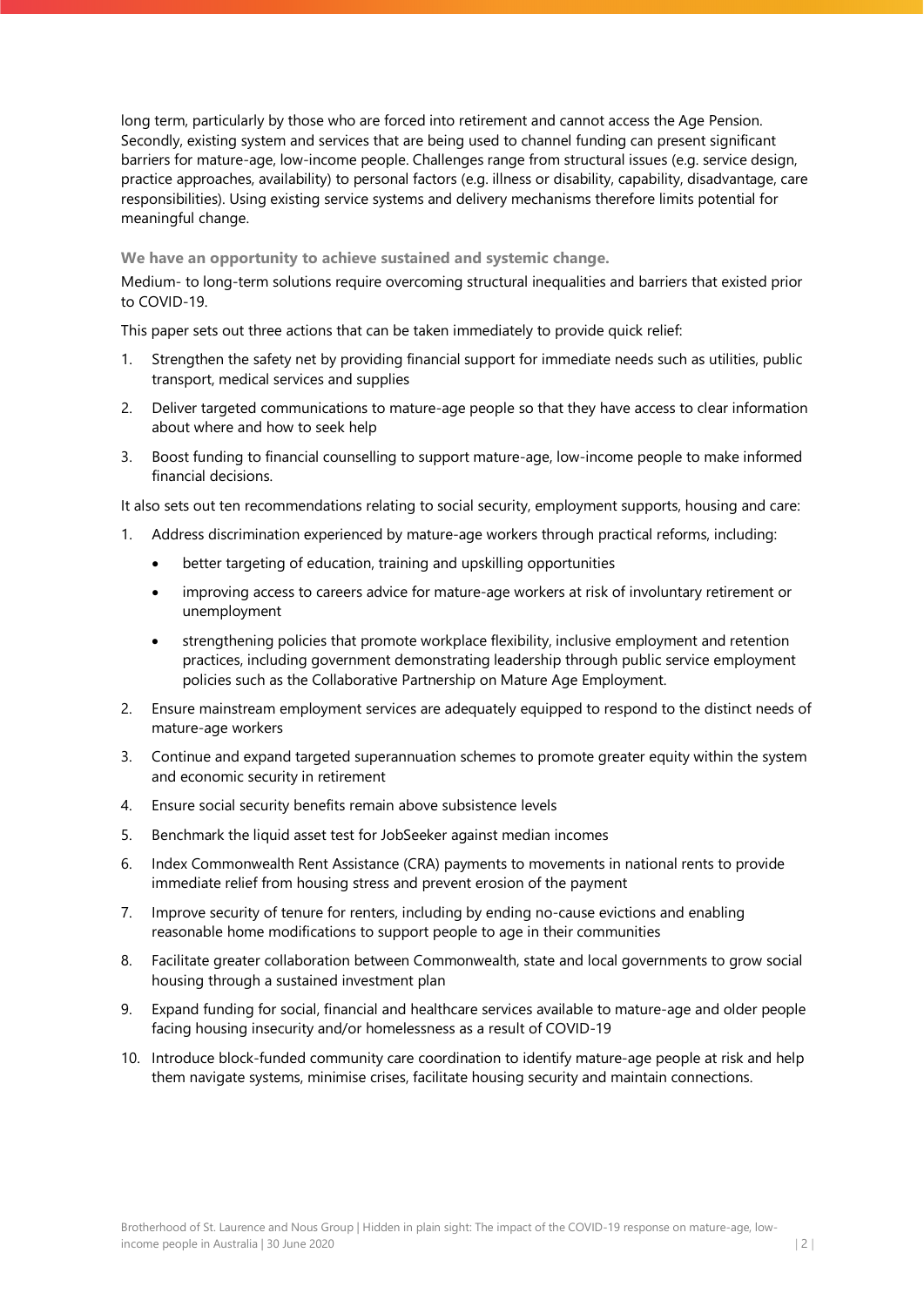## **1 Mature-age, low-income people were already experiencing disadvantage**

Prior to COVID-19, mature-age people on low incomes already faced diverse economic, social and personal challenges accessing services and supports. They face higher barriers to gaining and retaining work, and remain significantly less likely to achieve positive employment outcomes under the current employment services system, Jobactive (Bowman et al. 2018; McGann et al. 2015). The pandemic has widened the gap of opportunity for this group and raised challenges to others who may have previously been just getting by. The dimensions of this group's disadvantage are summarised in four categories as set out in [Figure 1.](#page-4-0) 

### <span id="page-4-0"></span>**Figure 1 | Summary of dimensions of disadvantage for mature-age, low-income Australians**



This group's disadvantages made it particularly vulnerable to COVID-19. Research shows that the impacts of COVID-19 are likely to be felt more severely and over a longer period by people (Barnard 2020):

- working insecure or unpaid jobs (e.g. carer roles)
- facing reduced income or unemployment
- experiencing financial stress or poverty
- with poor health and/or disability
- who have difficulty accessing standard support systems
- who face social isolation, exclusion and discrimination
- with pre-existing mental health conditions (e.g. anxiety or depression)
- who are in insecure housing and/or experiencing rental stress.

For mature-age Australians, these issues often intersect and are experienced concurrently. The individuals in the group, and the disadvantages they experience, are very diverse, but we have identified three broad subgroups.<sup>[1](#page-4-1)</sup>

**Juggling risks** 

People in this group have relatively secure accommodation, access to some superannuation or savings and have greater capability to manage their finances in the short-term. In normal circumstances, this subgroup is well positioned to weather some financial challenges, typically using personal or financial

<span id="page-4-1"></span><sup>&</sup>lt;sup>1</sup> The case examples in this report are composites drawn from experiences common to clients who interact with BSL services, to avoid the risk of identifying individuals. This decision respects BSL's clients and their privacy.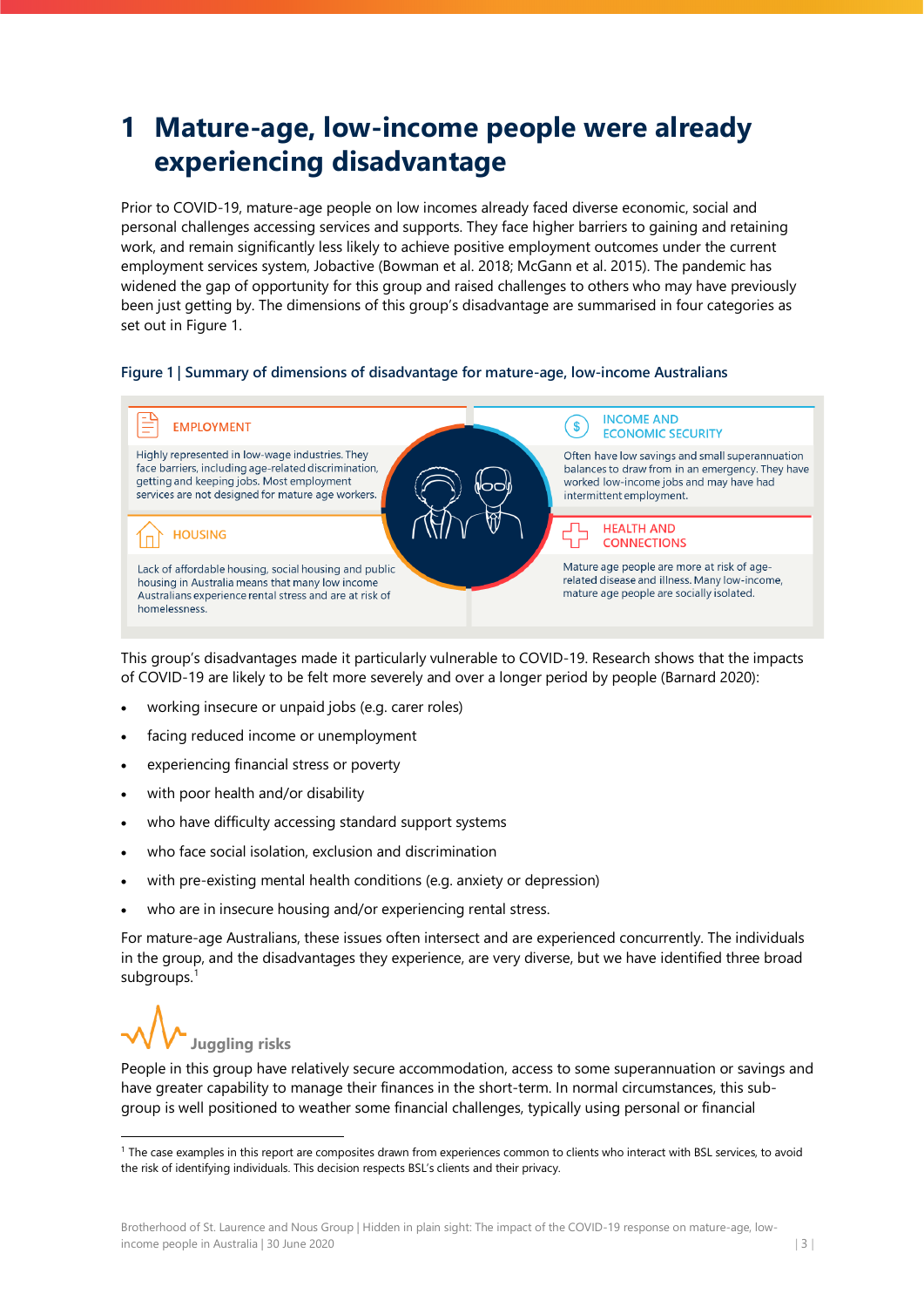resources. On the surface this group appears secure, but they are vulnerable to events outside their control.

**Betty** and **Peter** are both in their early 60s. Like many Australians, they live in a home where they are still repaying the mortgage. Both still work out of necessity, living on a modest income, but they are gradually reducing their hours. Their retirement plan is to pay off their home in the next five years and live off a combination of savings and a part-pension.

# **Living precariously**

With low and fluctuating income from wages and/or income support, including social security, this subgroup are vulnerable to events that disrupt the delicate balance of their lives. Overall, their circumstances are highly precarious. People can find themselves renting insecure or inappropriate housing, face barriers securing work or adequate employment, live payday to payday, and/or have ongoing physical or mental health issues that affect daily living (Bowman & Banks 2018).

**Mary** is a mature-age administration worker with a long history of living on a low income. This disadvantage was exacerbated when her marriage broke down, with Mary losing her home and much of her savings. Having spent time out of the workforce caring for her family, Mary's employment prospects were again largely limited to lowpaying jobs. She used some of her superannuation to buy an onsite caravan in a regional town, thinking it would provide cost-effective accommodation. However, the caravan park was sold to developers, leaving Mary with nowhere to place her van. She has also exhausted most of her superannuation. Mary now lives alone in a private rental, paying over half her income on rent. She frequently misses meals to pay bills and avoids using the heater in winter and cooling in summer to keep costs down.

## **Experiencing deep, persistent and complex disadvantage**

This sub-group experiences significant personal and economic disadvantage that is often heightened by exclusion from services and social protection systems. Their circumstances may include homelessness, mental illness, drug and alcohol abuse, poverty and other complex issues. The financial, health and social supports provided by governments are often inadequate to support these people.

**Jack** lost his job and home 10 years ago in his mid-40s and has been periodically homeless ever since. This long period of unemployment has harmed his work readiness, job skills and physical health. Jack has several comorbidities and challenging behaviours arising from depression and other mental health concerns, and finds it difficult to engage with services and supports. He relies on public transport, is often late for appointments, and often feels unwelcome at services and in the community.

This group is not homogenous. Rather, many different forms of disadvantage are represented. These case studies highlight the strongly intersectional nature of challenges faced by some people in this group.

For example, Jack's story highlights the distinctive challenges faced by people with histories of extreme poverty, homelessness and long-term unemployment (Fiedler 2020). Mary's story, meanwhile, highlights the gendered nature of disadvantage present throughout employment and into older-age. Women are more likely to experience disruption to their time in the workforce, including working part-time while caring for children and/or other family members. Return to work following disruptions can mean limited or slower career progression. Women are therefore at greater risk of housing and financial stress as they age. Older women are the fastest growing cohort of homeless people in Australia, with 34 per cent of women aged over 60 living in poverty (Feldman & Radermacher 2016). Involuntary and earlier retirement tends to be more common among women, informal carers and, perhaps surprisingly, people with lower retirement savings and household incomes (Irving et al. 2017; Hart, Bowman & Mallett 2019).

Similarly, groups such as refugees and new migrants, Aboriginal and Torres Strait Islander peoples, and anyone facing stigma or discrimination as a result of disability, gender or other personal factors experience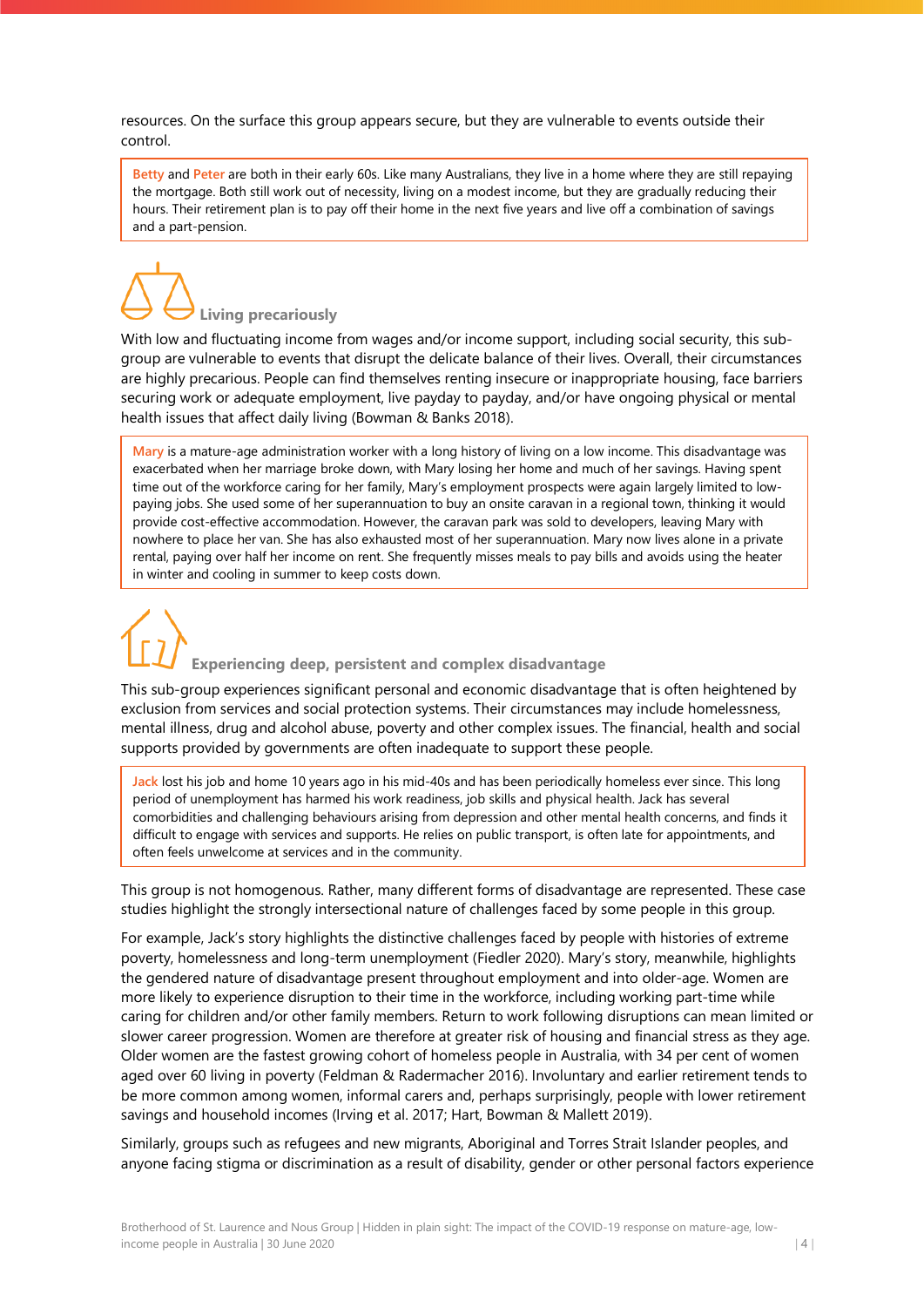disadvantage in a particularly significant and complex manner. This can increase barriers to secure, gainful employment, and inclusion in essential services systems like education, housing and health. These intersectional issues are not explored in any detail in this report. Nonetheless, they should be noted as major contributing factors to people's wellbeing and welfare.

## **2 As a result of COVID-19, this group and its challenges are growing**

The economic, social and health impacts of COVID-19 have amplified disadvantages for mature-age, lowincome people across a range of life domains. This section sets out the ways COVID-19 has left matureage, low-income people more disadvantaged.

**COVID-19-related job losses mean there are more mature-age, low-income people**

The public health response to COVID-19, particularly lockdowns and social distancing requirements, has had significant impacts on economic activity, including business closures and job losses.

The unemployment rate surged to 7.1 per cent in May, up from 5.1 per cent in February, seasonally adjusted, with a loss of 838,000 jobs in that time (Australian Bureau of Statistics 2020a). The number of underemployed Australians also increased in this period, with 636,000 additional workers indicating they did not work full hours or would prefer more hours (Australian Bureau of Statistics, 2020a). Low-wage industries have been particularly hard-hit with people losing their jobs at a higher rate than other industries (Australian Bureau of Statistics, 2020b). Examples include accommodation and food (27 per cent reduction in jobs), arts and recreation (19 per cent reduction) and rental, hiring and real estate (13 per cent reduction) (Australian Bureau of Statistics 2020b).

Women have lost their jobs at a greater rate than men (Australian Bureau of Statistics, 2020b). Between March and April 2020, part-time work declined by 9 per cent, having a disproportionate impact on women who are significantly more likely to be in part-time employment. Yet, the type of economic recovery projects promoted have typically focused on male-dominated industries and have overall benefitted men more than women, despite their overrepresentation (Richardson & Denniss 2020).

Industries impacted by the shutdown are often significant employers of mature-age people (among other precarious and low-wage groups). Over 30 per cent of the newly un- or underemployed are estimated to be aged between 51 and 65 (Australian Bureau of Statistics 2020a, Table 22). According to our calculations using Australian Bureau of Statistics 2016 adjusted industry data by age and industry estimates from the Grattan Institute (Coates, Cowgill, Mackey & Chen 2020) some industries most impacted by COVID-19 - education and training, retail trade and accommodation and food services - have a disproportionately high number of employees aged 51 to 65 (Australian Bureau of Statistics, 2016a, INDP – 2 Digit Level by AGEP age). These industries employ 315,000, 233,000 and 112,000 people in this age group, respectively. We estimate that nearly 400,000 Australians aged between 51 and 65 will have their hours and employment impacted in these and other highly exposed industries, as shown in Figure 2.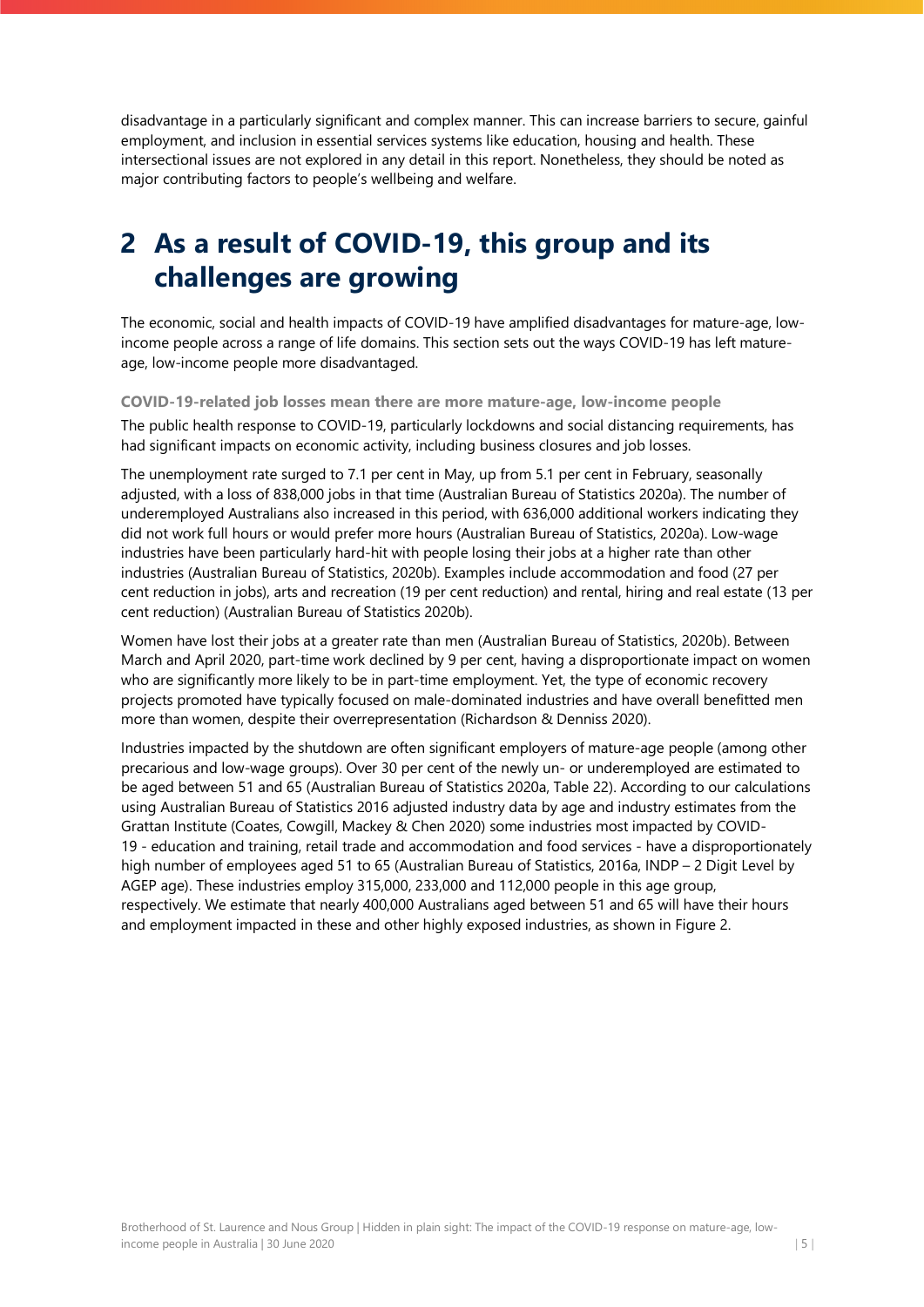

#### **Figure 2 | Estimated employment impacts for 51-65-year olds' by industry[2](#page-7-1)**

Newly un- and underemployed mature-age people are at risk of joining the low-income group, particularly if they do not regain employment in the short or medium term. The group will continue to increase, which means more people will require support. It also means that if the right support is not provided, the long-term challenges faced by this larger group will be amplified for them, their families, their communities and the economy.

#### **COVID-19 has increased the challenges faced by mature-age, low-income people**

For mature-age, low-income Australians, COVID-19 and the public health response has substantially increased their challenges. The impact is set out i[n Table 1.](#page-7-0)

| <b>Existing challenge</b>                                                 | <b>Impact of COVID-19</b>                                                                                                                                                                                                                                                                                                                                                                                                                                                                                                                                                                                                                                                                                                                                                                                                                                                                                                                                                                                                                                                                                                                                                                                                                                                                                                                                                                                                                                                                                                                                                                                               |
|---------------------------------------------------------------------------|-------------------------------------------------------------------------------------------------------------------------------------------------------------------------------------------------------------------------------------------------------------------------------------------------------------------------------------------------------------------------------------------------------------------------------------------------------------------------------------------------------------------------------------------------------------------------------------------------------------------------------------------------------------------------------------------------------------------------------------------------------------------------------------------------------------------------------------------------------------------------------------------------------------------------------------------------------------------------------------------------------------------------------------------------------------------------------------------------------------------------------------------------------------------------------------------------------------------------------------------------------------------------------------------------------------------------------------------------------------------------------------------------------------------------------------------------------------------------------------------------------------------------------------------------------------------------------------------------------------------------|
| Difficulties finding<br>new employment<br>and recovering from<br>job loss | Mature-age employees late in their working lives often find it difficult to regain full-time<br>employment (Bowman et al. 2018; Bowman et al. 2016). Pre- and post-pandemic barriers<br>have led to:<br>increased population-wide unemployment, creating greater competition for available jobs<br>a gendered impact on unemployment. Traditionally 'female-dominated' sectors (such as<br>healthcare and social assistance, education and public administration) have experienced<br>the fastest growth. These sectors are however often more insecure, with lower wages<br>(Cassells et al 2018).<br>lower average education levels among mature-age people, contributing to poorer<br>employment outcomes (Bowman, McGann, Kimberley & Biggs 2016). Using figures<br>adapted from the last Census, 1.6 million Australians aged 51 to 65 listed secondary<br>school as their highest educational attainment (Australian Bureau of Statistics 2016b,<br>HEAP - 1 Digit level by AGE5P). This data also shows that just 26 per cent of people aged<br>50 to 65 have a university degree, about half the rate for people aged 30 to 40.<br>• sectors with higher mature-age participation being particularly impacted by COVID-19.<br>For mature-age workers, these factors may contribute to long-term unemployment and<br>forced retirement. Previous BSL research on mature-age jobseekers highlights that workers<br>who retire involuntarily (whether retrenched or retiring early) can become stuck in a<br>'netherworld' or pushed into poverty and disadvantage (Bowman et al. 2016; McGann et al.<br>$2015$ ). |
|                                                                           |                                                                                                                                                                                                                                                                                                                                                                                                                                                                                                                                                                                                                                                                                                                                                                                                                                                                                                                                                                                                                                                                                                                                                                                                                                                                                                                                                                                                                                                                                                                                                                                                                         |

#### <span id="page-7-0"></span>**Table 1 | Impacts of COVID-19 on existing challenges for mature-age, low-income groups**

<span id="page-7-1"></span> $2$  These estimates have been calculated using Australian Bureau of Statistics 2016 census data by AGE and INDP – 2 Digit Level, adjusting for age and death rates in the intermittent period. Grattan Institute (Coates et al. 2020) industry by industry job loss probabilities ranging from -100 (100 per cent industry job loss) to +10 (10 per cent industry job increase) were applied to census data by industry. The Grattan Institute job loss probabilities are not broken down by age group, so the actual number of impacted 51–65 year olds' may vary depending on whether employees in different age groups have been impacted first.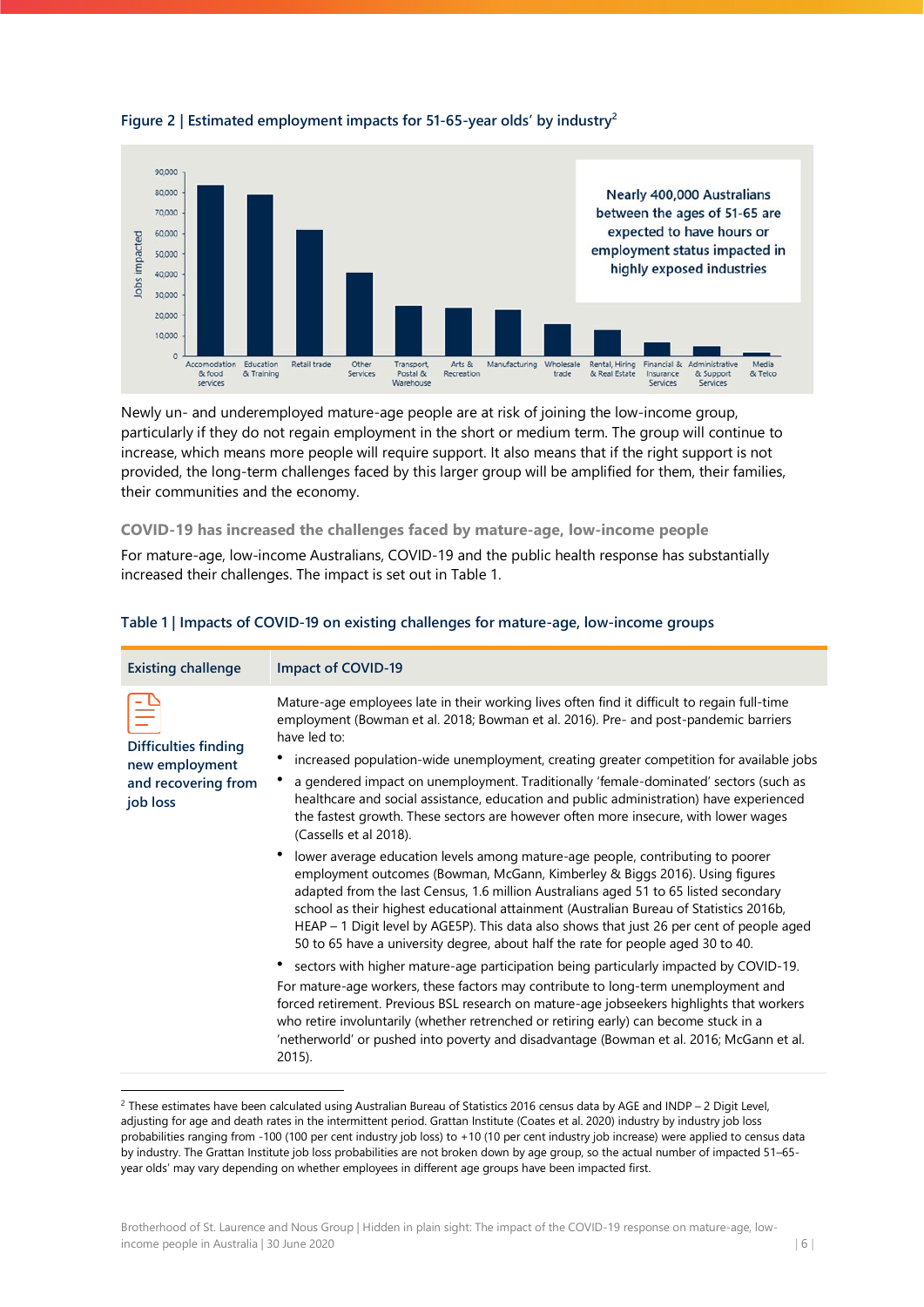| <b>Existing challenge</b>                             | Impact of COVID-19                                                                                                                                                                                                                                                                                                                                                                                                                                                                                                                                                                                                                                                                                                                                                                                                                                                                                                                                                                                                                                                                                                                                                                                                                                                                                                                                                                                                                                                                                                                                                                                                                                                                                                                                                                                                                                                                                                                                                                    |
|-------------------------------------------------------|---------------------------------------------------------------------------------------------------------------------------------------------------------------------------------------------------------------------------------------------------------------------------------------------------------------------------------------------------------------------------------------------------------------------------------------------------------------------------------------------------------------------------------------------------------------------------------------------------------------------------------------------------------------------------------------------------------------------------------------------------------------------------------------------------------------------------------------------------------------------------------------------------------------------------------------------------------------------------------------------------------------------------------------------------------------------------------------------------------------------------------------------------------------------------------------------------------------------------------------------------------------------------------------------------------------------------------------------------------------------------------------------------------------------------------------------------------------------------------------------------------------------------------------------------------------------------------------------------------------------------------------------------------------------------------------------------------------------------------------------------------------------------------------------------------------------------------------------------------------------------------------------------------------------------------------------------------------------------------------|
| <b>Housing insecurity</b><br>and rental stress        | Workers ineligible for JobKeeper and those out of the labour market are at serious risk of<br>rental stress or homelessness. The widespread economic shock of COVID-19 have made the<br>housing and private rental markets highly volatile.<br>Housing is a persistent unresolved issue, with home ownership rates falling and renting<br>increasing dramatically prior to the pandemic (Daley, Coates & Wiltshire 2018; AIHW 2019).<br>Before COVID-19, over half of low-income households in private rentals were in rental stress<br>(AIHW 2019). The 2020 Anglicare Australia rental affordability snapshot shows only 11.6 per<br>cent of properties surveyed are affordable for a couple on JobSeeker, even with the \$550<br>Coronavirus Supplement; and a couple on minimum wage can reasonably afford just 22 per<br>cent of available properties (Anglicare Australia 2020). <sup>3</sup> Inadequate housing makes it more<br>difficult for people to comply with government directives to stay at home and self-isolate.                                                                                                                                                                                                                                                                                                                                                                                                                                                                                                                                                                                                                                                                                                                                                                                                                                                                                                                                                   |
| Low savings and<br>superannuation                     | Low-paid jobs and intermittent employment mean many people in this group, especially<br>women, lack adequate savings and/or superannuation if they lose their job or are forced into<br>retirement. Compulsory superannuation was introduced in 1992. Nous calculations suggest<br>that people in their early-50s have superannuation for around 80 per cent of their working<br>lives, whereas people in their mid-60s only have superannuation for 60 per cent of their<br>working lives. This will be significantly less for people (especially women) who have had<br>breaks in work for reasons such as care responsibilities or periods of unemployment.<br>Low savings and superannuation are particularly problematic for people not yet eligible for<br>the Age Pension. Women also have significantly lower superannuation than men, owing to<br>the gendered pay gap (Hodgson & Hamilton 2019) and periods spent out of the labour<br>market due to care responsibilities. Only 18 per cent of women in Australia aged between 55<br>and 59 hold a 'high-balance' of \$200,000 or more - compared to 37 per cent of men. Half of<br>all women aged 55-59 approach retirement with less than \$50,000 in their superannuation<br>and are 50 per cent more likely than men to have inadequate superannuation (Association of<br>Superannuation Funds of Australia 2018).<br>Superannuation balances and investments have been reduced by COVID-19 (Lonsec Group,<br>2020). These economic shocks have hit people with smaller balances particularly hard and<br>reduced the likelihood of future returns on superannuation investments across the sector.<br>Government policy permitting early superannuation withdrawals of up to \$20,000 may<br>provide short-term financial relief. However, it is also likely to undermine superannuation as a<br>safety-net for this group by immediately reducing their balance and the returns they would<br>have otherwise earned. |
| \$<br>Poor financial<br>literacy and<br>understanding | The economic pressures from COVID-19 may result in difficult financial decisions, including<br>withdrawing superannuation and drawing down on home equity. By mid-June 1.98 million<br>people had withdrawn more than \$14.8 billion from their superannuation since the crisis<br>began (APRA 2020). However, many people may have done so for convenience rather than<br>necessity: 40 per cent of those who withdrew superannuation over the past two months had<br>experienced no drop in income or had their loss fully offset by government payments<br>(Charlton 2020).                                                                                                                                                                                                                                                                                                                                                                                                                                                                                                                                                                                                                                                                                                                                                                                                                                                                                                                                                                                                                                                                                                                                                                                                                                                                                                                                                                                                        |
| Social isolation and<br><b>loneliness</b>             | Prior to COVID-19, people aged 55 to 64 were the most likely to report social isolation<br>(Relationships Australia 2020). COVID-19 restrictions are likely to have made this worse as<br>many organised activities (clubs, pubs, sporting teams) have become unavailable, as have<br>some informal support networks (the capacity to see family and friends).<br>Social isolation is linked to health outcomes for this group, as often mature-age people rely<br>on prompts from family and friends to seek medical treatment. Impacts of social isolation are<br>also seen in mental health, with reports of moderate to high levels of anxiety and depression,<br>suggesting a 'second wave' of COVID-19-related effects still to come (Carbone & Jorm 2020).                                                                                                                                                                                                                                                                                                                                                                                                                                                                                                                                                                                                                                                                                                                                                                                                                                                                                                                                                                                                                                                                                                                                                                                                                     |

<span id="page-8-0"></span><sup>&</sup>lt;sup>3</sup> The Anglicare Australia report was published prior to the 19 June 2020 announcement of a 1.75 per cent increase to the minimum wage.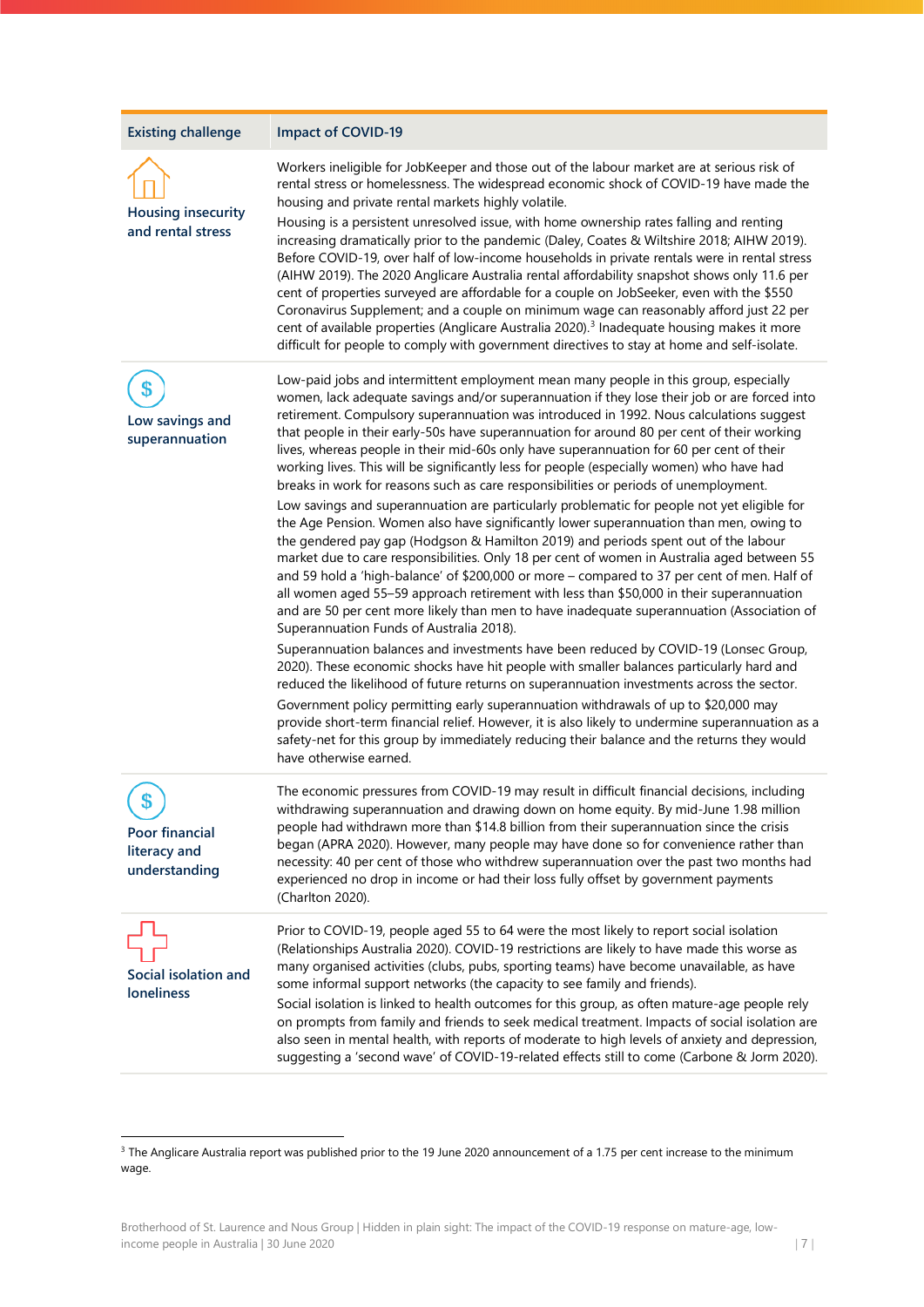#### **Existing challenge Impact of COVID-19**



The public health response to COVID-19 has impacted access to health services. Many health services have been reduced (e.g. elective surgery) or moved to telehealth to comply with social distancing requirements.

Since the outbreak of COVID-19 in Australia, fewer people have sought medical treatment for reasons including fear of infection, reluctance to burden the health system and reluctance to engage services via phone. There was a 10 per cent drop in GP visits for the management of chronic disease in March 2020 compared to March 2019 (Heart Foundation 2020). This is particularly concerning for mature-age people, who are more likely to have underlying and chronic health conditions that could be exacerbated by a delay in seeking treatment.

Below, we use our case studies to illustrate how COVID-19 has deepened existing disadvantage across the mature-age, low-income group.



Like everyone in the mature-age, low-income group, this subgroup have been negatively impacted by COVID-19. Yet overall, they are better positioned than others in the broader group to weather new challenges, because of their access to personal and financial resources, even if limited. However, without support, risks will increase with time. Even if they can manage in the short-term, their long-term financial position is likely to be substantially impaired. Their ongoing situation is very uncertain.

**Betty** has had her hours and pay cut and **Peter** lost his job due to COVID-19, so they are experiencing greater financial stress. Betty had been with her employer for over a year and should be included in JobKeeper, and Peter has applied for JobSeeker. Betty is concerned that her company will take some time to restore her usual hours, and Peter is concerned about his ability to find new employment. The couple feels relatively secure in the short term because they can draw on savings, adjust their mortgage payments and negotiate reductions on regular bills. However, they are worried about their long-term security and retirement prospects. Their five-year retirement timeframe will now be extended with the extension of their mortgage, and they worry about how much of their modest savings they will use in the meantime.

## **Living precariously**

This group had pre-existing disadvantages that make them particularly vulnerable to COVID-19. This group is the main target and beneficiary of expanded health, social security and income protections. The moratorium on evictions, rent amnesties and other hip-pocket relief are likely to benefit people in this marginal group. The temporary waiving of the liquid assets test has also benefited people who require income support but have savings.

**Mary** is extremely worried about losing her job due to COVID-19. With very little superannuation, and no other supports or assets, she would be forced to rely on JobSeeker until she is old enough for the Age Pension. However, if JobSeeker returns to the pre-COVID-19 rate, she will struggle to make ends meet. Without her regular income, she will have no way to pay rent and is at risk of eviction.

# **Experiencing deep, persistent and complex disadvantage**

This group will be severely, and in some cases permanently, displaced by the policy impacts of COVID-19. They are unlikely to be able to access expanding social protection systems, which they were already excluded from. Barriers for people in this subgroup are well documented, ranging from discrimination and limited availability to lack of service connectivity (Fiedler & Faulkner 2019; Mission Australia 2017; McGann et al. 2016). The financial, health and social supports provided by the government in response to COVID-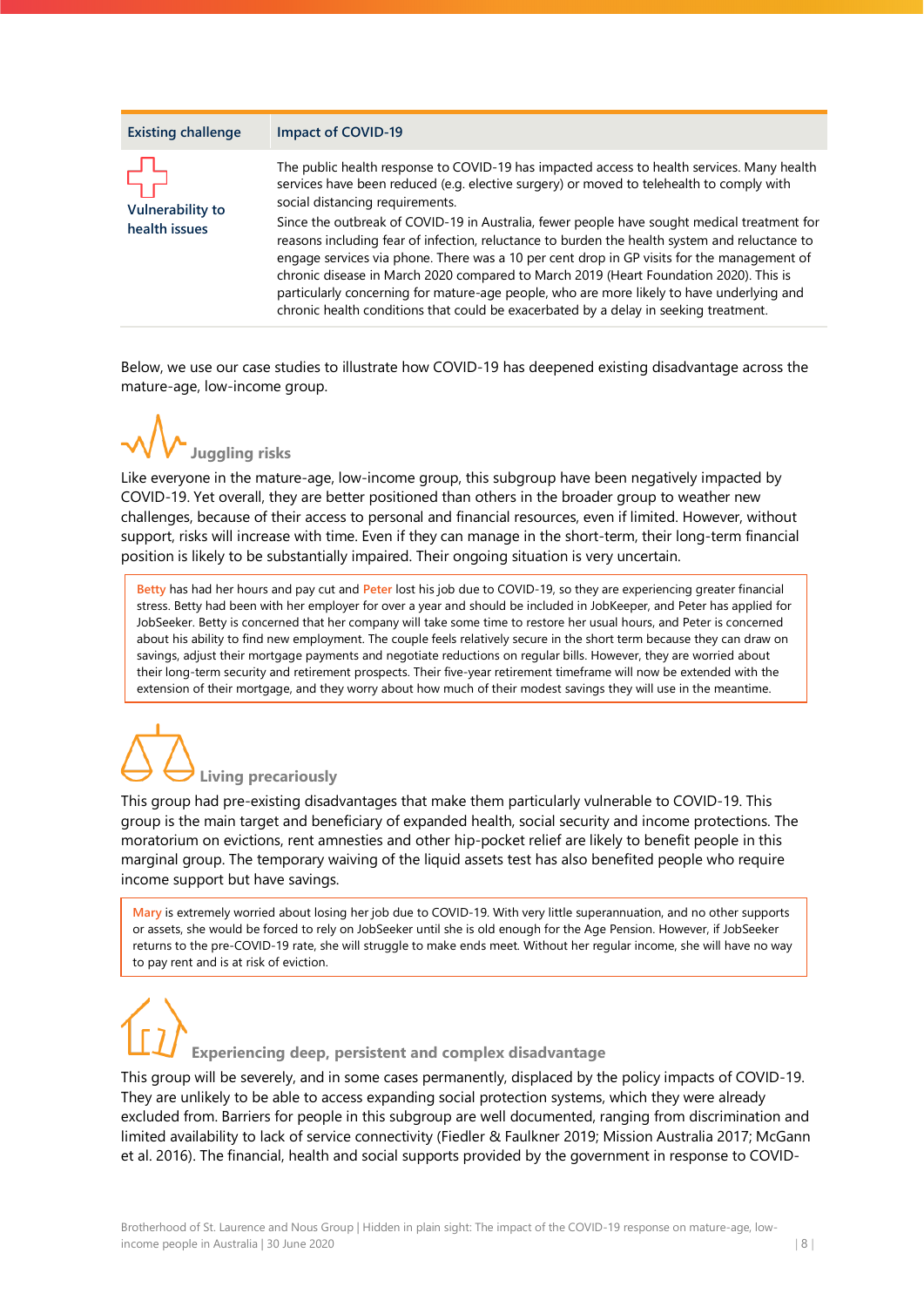19 do not help these people. Social isolation and increased demand on services entrench their disadvantage and difficulty accessing services.

**Jack** has not benefitted from COVID-19-related income protections and superannuation changes. Increased demand and reduced face-to-face supports mean Jack finds it even harder to access the services and supports he relies on. He faces difficulties finding temporary accommodation as many crisis shelters have experienced increased demand. Jack is not patient waiting in long queues and does not have access to the internet, so he struggles to engage with Centrelink. Jack's access to health services is also disrupted, even with telehealth, as he does not feel comfortable talking to staff on the phone about his needs.

### **3 Broad-based government interventions are welcome but do not meet all of this group's needs**

Government interventions have mitigated some short-term impacts of COVID-19, as outlined above, but have largely failed to address the long-term needs of the mature-age, low-income group.

**Governments have introduced population-wide policies to mitigate the economic, social and health impacts of COVID-19**

COVID-19 has necessitated a large and immediate response from governments. Social, economic and health supports have been announced, many of them directly supporting mature-age, low-income Australians. Government policy responses to COVID-19 broadly fall into four categories:

- 1. Measures to control the spread of infection, including public health campaigns and social distancing regulations and enforcement
- 2. Measures to bolster the healthcare system, primarily to boost the capacity to respond to COVID-19 (e.g. cancelling elective surgery)
- 3. Measures to mitigate the economic impacts of COVID-19 (e.g. temporary increases to JobSeeker, the introduction of JobKeeper, moratoriums on evictions)
- 4. Measures to mitigate the social impacts of COVID-19 (e.g. increased funding to services such as drug and alcohol support and family violence support)

While most measures represent a greater investment in the current systems of support, some initiatives involve a new or different way of addressing challenges. Examples are the introduction of telehealth services, rent relief and moratoriums on evictions. These are welcome reforms.

Governments have introduced some measures targeted at older Australians (Mills & Finnis 2020). However, these measures are primarily aimed at people aged 65 and over. Some examples include:

- enhancements to the Community Visitors Scheme to connect with mature-age people in residential aged care online and over the phone
- the introduction of a 'care army' of professionals and volunteers, as well as a new telephone hotline for senior citizens in Queensland, introduced by the state government
- the introduction of a National COVID-19 Older Persons Information Line to provide information and advice regarding COVID-19 restrictions and their impacts
- a national communications package aimed at preventing loneliness and social isolation among mature-age Australians including a telephone support service (Friend Line) and access to digital devices for at-risk seniors.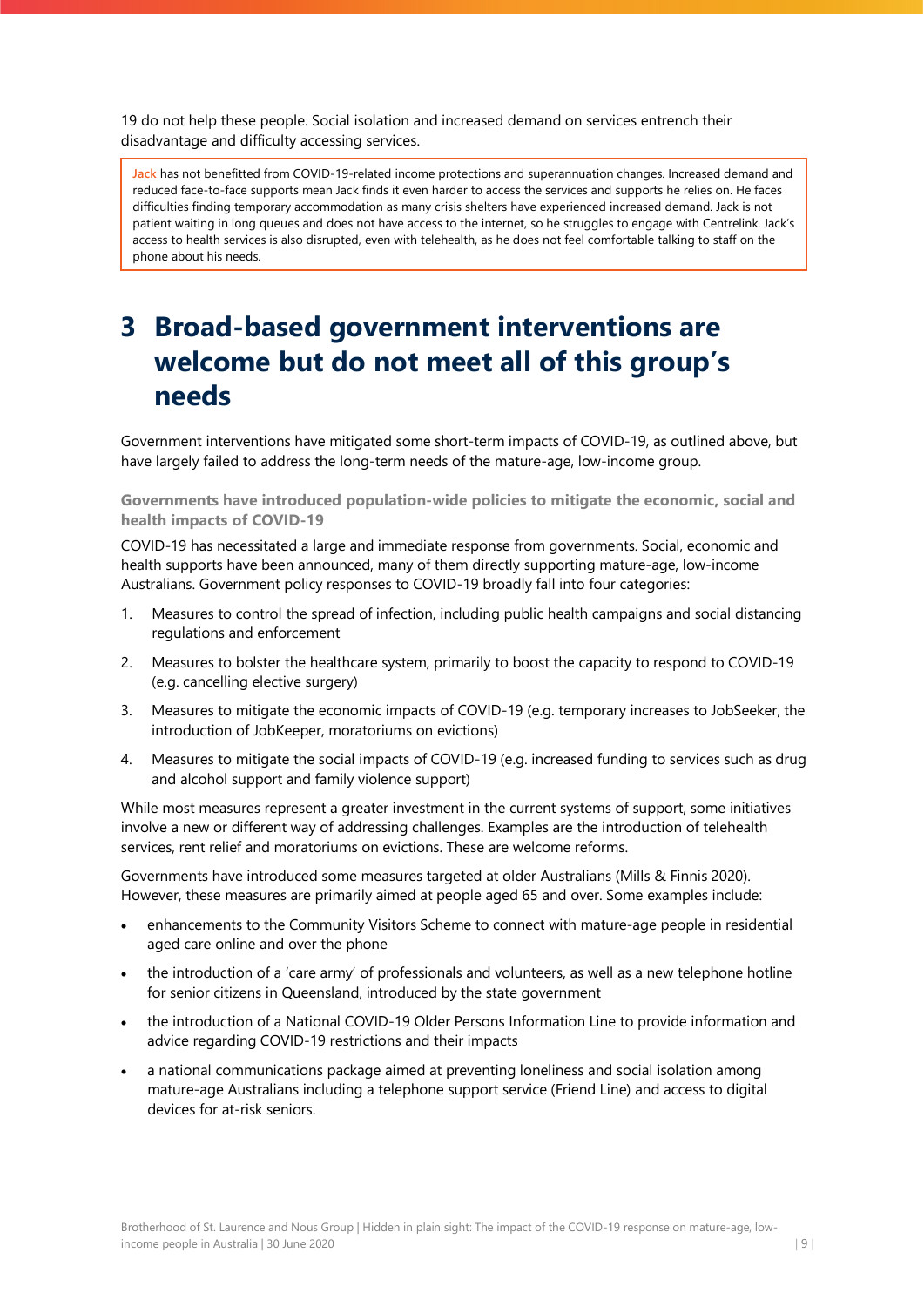For the most part, these supports have been provided through the health and aged care systems. To date, there has not been a comparable set of targeted policies designed to address the specific needs of mature-age Australians.

**While mature-age, low income people will benefit from some government initiatives, most initiatives do not address the long-term needs of the group**

Government responses to date have largely focused on short-term relief. However, COVID-19 will have medium to long-term impacts on mature-age, low-income people. While necessary, the current measures alone will not address the long-term needs of the group. For example:

- The current increased rate of the unemployment benefit (JobSeeker) is a temporary measure. Significant hardship is anticipated once, or if, the temporary increase is removed. In addition, more mature-age people are likely to need income support post COVID-19, as outlined in [Table 1.](#page-7-0)
- Most funding boosts to ease pressure on systems and services dealing with increased demand (e.g. mental health, alcohol and drug services, domestic and family violence services) are time-limited. However, increased demand is likely to continue as the medium and long-term impacts of COVID-19 are realised.
- Providing early access to superannuation provides immediate financial relief to many people doing it tough. However, for this age group, who have less time to regain employment and to grow their superannuation, early withdrawals may have long-term negative consequences, including greater demand for the Age Pension, people needing to work longer (assuming this is possible), and overall reduced economic security (such as inability to pay off a mortgage).
- People who continue to experience financial hardship after the rental moratorium period ends will be at risk of arrears or eviction. This means there will be increased housing insecurity, or even homelessness.

**The existing systems and service structures are inadequate to effectively address the challenges for this group**

Finally, COVID-19 initiatives are largely being delivered through existing system and service structures. However, many of these systems and service structures are not fit for the purpose of delivering support. Relying on existing systems and service structures assumes both that they were effective pre-COVID-19 and that they will be effective in a COVID-19 and post-COVID-19 context. Assumptions underpin access to services, many of which do not account for the barriers faced by this group (Bowman et al. 2018; BSL 2020a, 2020c). For example, many services require users to actively seek out relevant services and navigate complex service systems.

Additional funding for existing systems may not meet people's needs. As temporary measures are lifted in the coming months, 'returning to normal' for this group means returning to dealing with the same, and in many circumstances, greater, challenges. Rather, we need targeted, effective supports for mature-age, low-income people that proactively address their circumstances and/or disadvantage.

### **4 There are better ways**

There are opportunities to do things better. A comprehensive set of interrelated, whole-of-person reforms that promote adequate social security, effective employment supports, safe and secure housing, and quality care in a post-pandemic environment, is required.

[Figure 3](#page-12-0) summarises our recommendations, which are explained in further detail below.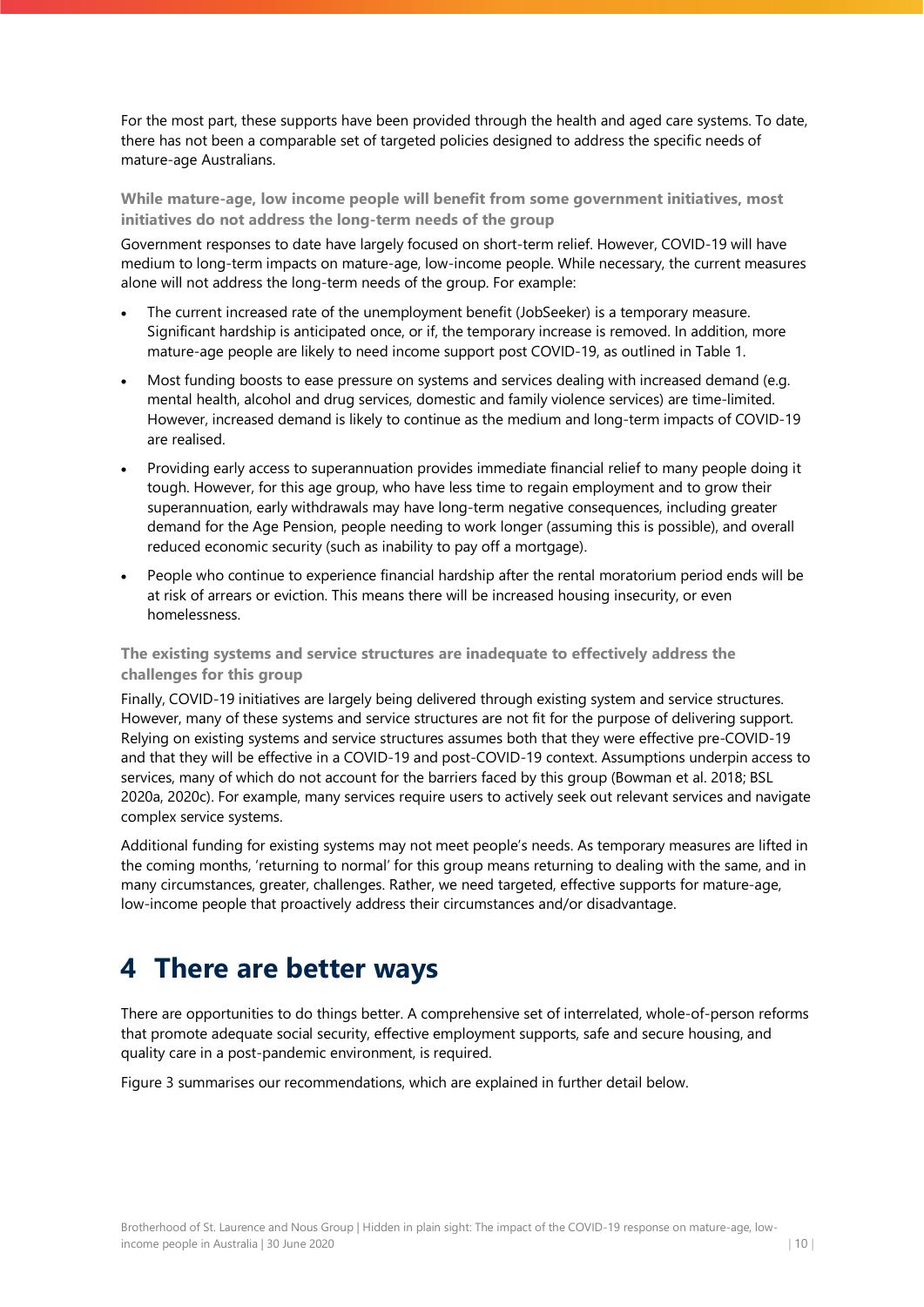<span id="page-12-0"></span>**Figure 3 | BSL and Nous' recommendations to strengthen government response to the impacts of COVID-19 on mature-age, low-income people**



#### **1. Immediate actions to provide quick relief**

1.1 **Strengthen the safety net** by providing financial support for immediate needs such as utilities, public transport, medical services and supplies. Some of these are already available to people eligible for the Age Pension. Extending these supports to anyone receiving income support is important to ensuring their economic security and capacity to participate in the community and/or labour market.

1.2 **Deliver targeted communications** to mature-age people so that they have access to clear information about where and how to seek help. Services need to reach people where they are. For mature-age people with disability, mental illness, social isolation and other barriers (such as language) these places are harder to reach. Communications strategies should be inclusive of a broad range of people and their circumstances.

1.3 **Boost funding to financial counselling** to support mature-age, low-income people to make informed financial decisions. Counselling services could be supported with a targeted campaign to encourage takeup and engagement.

#### **2. Effective employment supports**

2.1 **Address discrimination experienced by mature-age workers** so that they may engage in meaningful employment. Reforms should focus on:

- better targeting of education, training and upskilling opportunities towards low-income mature-age workers in vulnerable sectors (e.g. services, transport, etc.).
- improving access to careers advice for mature-age workers at risk of involuntary retirement or unemployment
- strengthening policies that promote workplace flexibility, inclusive employment and retention practices, including government demonstrating leadership through public service employment policies such as the Collaborative Partnership on Mature Age Employment.

2.2 **Ensure mainstream employment services are adequately equipped to respond to the distinct needs of mature-age workers**. Previous BSL research underscores the importance of employment services and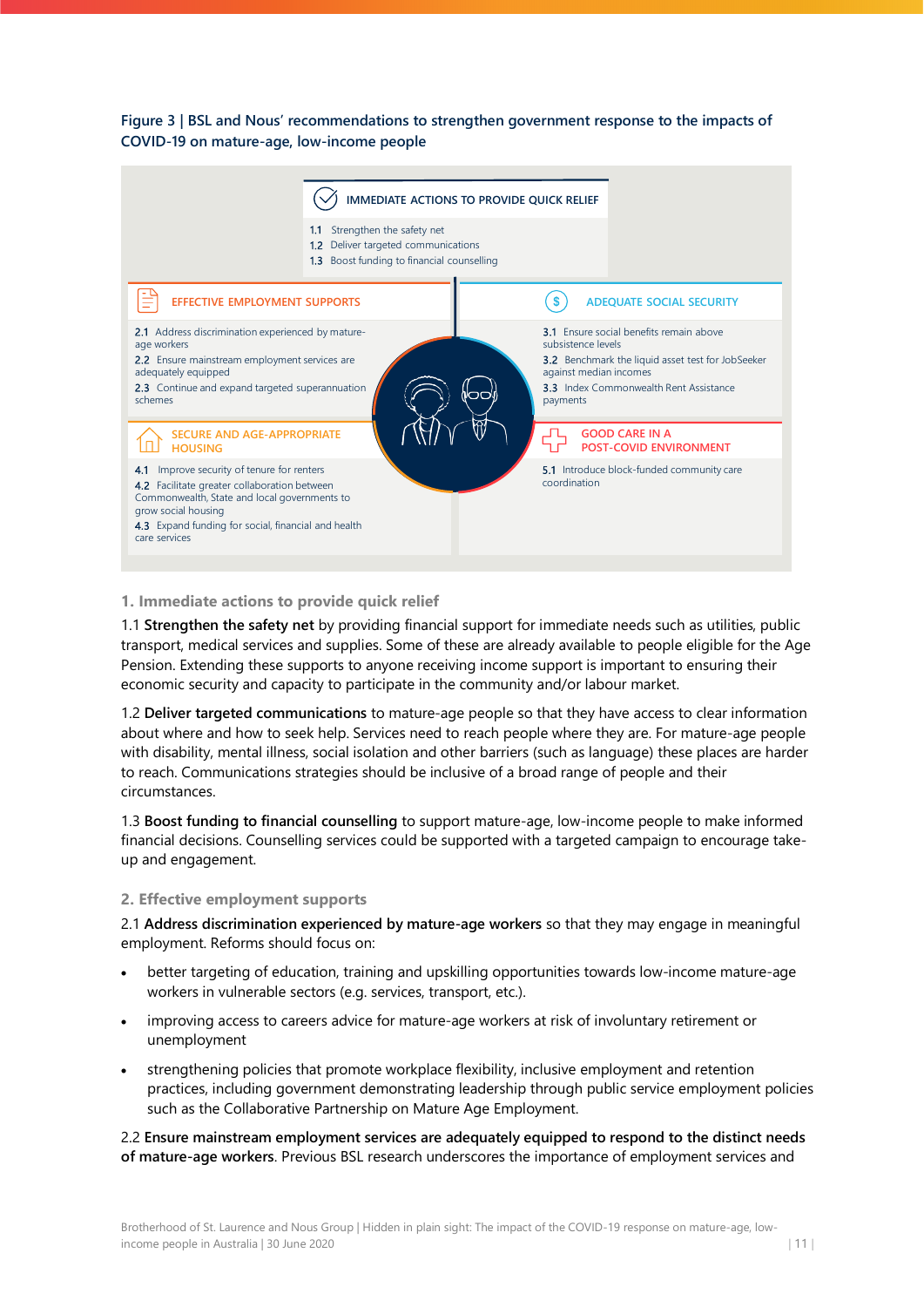supports tailored to the needs of mature age workers to ensure the best outcomes for employers, employees and governments (Bowman et al. 2018). For example, employment services need to have more diverse workforces (including mature-age staff who can relate to mature-age jobseekers) and provide more staff training in assessing transferable skills and providing career guidance to mature-age workers. The economic fallout from COVID-19 makes these supports even more important.

2.3 **Continue and expand targeted superannuation schemes to promote greater equity within the system and economic security in retirement**. Supports for low-income workers are a proven means of promoting fiscal independence and security in retirement. Schemes should ensure minimum coverage and 'top-ups' for low-income workers and people temporarily out of the labour market due to illness, injury or care responsibilities. Options include the expansion of programs like the Low Income Super Tax Offset and government co-contributions for low-income workers; a more ambitious, universal superannuation scheme; or a guaranteed minimum superannuation contribution.

#### **3. Adequate social security**

3.1 **Ensure social security benefits remain above subsistence levels**. Sufficient social security is a prerequisite to reengage with the labour market and participate in social and community life.

3.2 **Benchmark the liquid asset test for JobSeeker against median incomes**. This change would ensure that mature-age, low-income earners are not forced to run down their meagre savings in order to access social security. The liquid asset test was suspended from 23 March 2020, in recognition that it would place undue pressure on many households during the pandemic and beyond (Services Australia 2020). If the test is reinstated it should be reviewed to continue to prevent avoidable financial hardship.

3.3 **Index Commonwealth Rent Assistance (CRA) payments to movements in national rents** to provide immediate relief from housing stress and prevent erosion of the payment. While CRA is an essential support for low-income households, 40 per cent of those receiving CRA are still in rental stress (Productivity Commission 2020). As with recommendation 2.1, indexation would ensure regular reviews to maintain adequacy and public value.

### **4. Provision of safe, secure and age-appropriate housing**

4.1 **Improve security of tenure for renters**, including by ending no-cause evictions and enabling reasonable home modifications to support people to age in their communities (e.g. need for rails, step-in showers, etc.). Almost one-third of Australian households rent, and many low-income households will rent for life[. High rents, declining social housing stock and an inability for renters to modify their homes](https://www.ahuri.edu.au/research/final-reports/319) compound the challenges faced by mature-age renters (BSL 2020a, 2020c).

4.2 **Facilitate greater collaboration between Commonwealth, State and local governments to grow social housing through a sustained investment plan**. Housing affordability is vital to health, educational attainment, productivity and community life, as well as preventing people falling into homelessness. As many as 500,000 social and affordable housing places are needed nationally over the next decade.<sup>[4](#page-13-0)</sup> Developing these homes will provide a major opportunity for ongoing economic development and government investment in a post-pandemic landscape (as has already been signaled by the [Victorian](https://www.premier.vic.gov.au/delivering-new-homes-for-victorians-who-need-support/) Government); this would be supported by a clear and coherent national strategy. Failure to address housing security has direct economic and social impacts, both through loss of productivity and participation, and through personal consequences for individuals and families. Governments do not save money by not addressing housing insecurity and homelessness (BSL 2020c). Rather, costs are shifted to other levels of government, different public agencies, the community sector and individuals.

4.3 **Expand funding for social, financial and health care services** available to mature-age and older people facing housing insecurity and/or homelessness as a result of COVID-19. Individuals presenting at crisis centres often reveal a complex set of personal circumstances that require attention. Providers often seek solutions and provide assistance across multiple domains: for example, a need for housing assistance may be accompanied by a need for financial counselling, and other support, including addressing [health](https://aaeh.org.au/assets/docs/20200120-POLICY-PROPOSAL_Leaving-no-one-Behind.pdf) 

<span id="page-13-0"></span><sup>4</sup> The BSL is a member of the Everybody's Home campaign. Se[e https://everybodyshome.com.au/our-campaign/](https://everybodyshome.com.au/our-campaign/)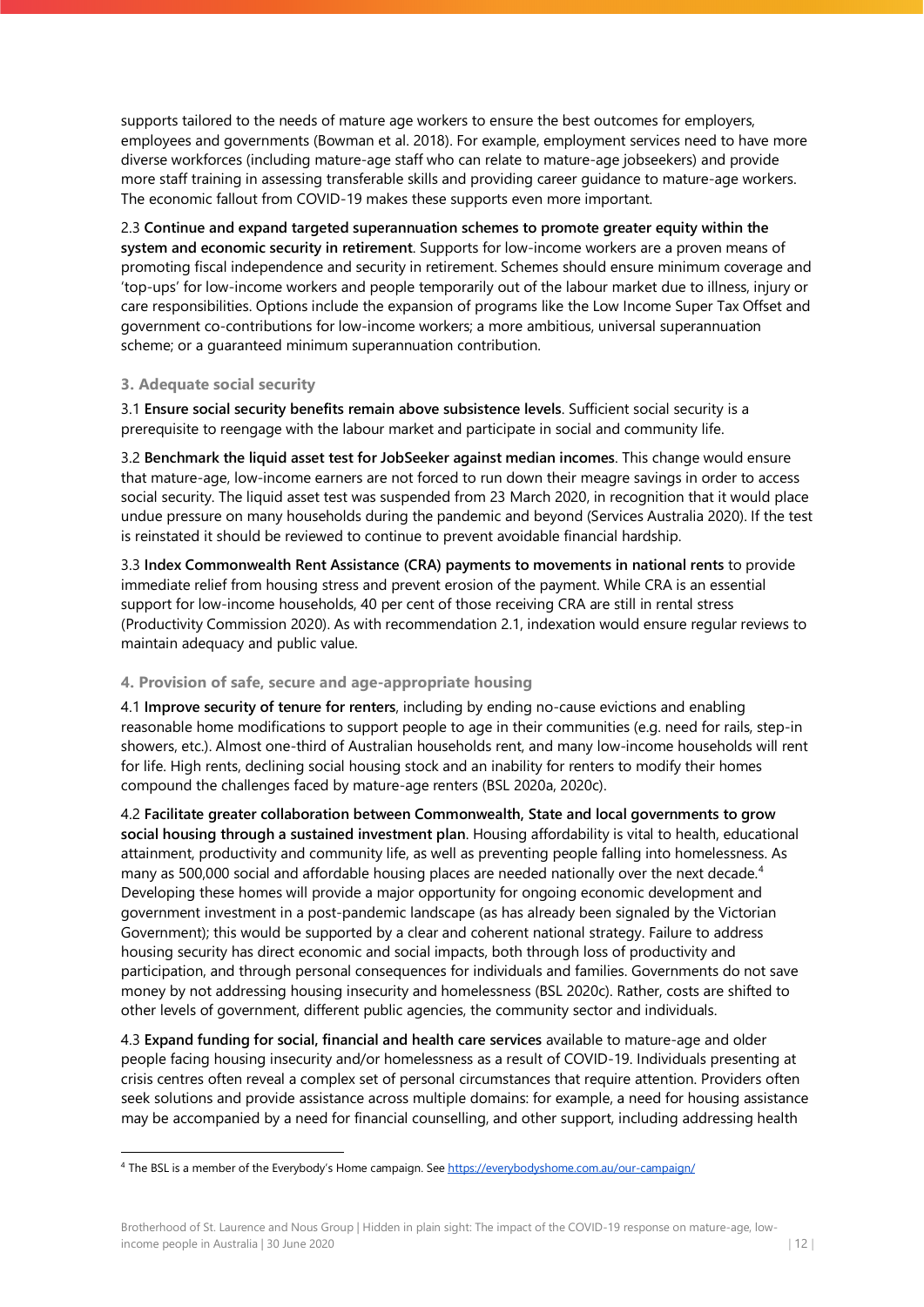[needs.](https://aaeh.org.au/assets/docs/20200120-POLICY-PROPOSAL_Leaving-no-one-Behind.pdf) The challenge for providers is their funding is generally tied to specific direct services and so block or general funding is needed to cover services across other domains (see below). The post COVID-19 environment will likely mean the demand for these services will be greater than ever, as will the need for innovative solutions (including funding approaches).

#### **5. Good care in a post-COVID environment**

5.1 **Introduce block-funded community care coordination to identify** mature-age people at risk and help them navigate systems, minimise crises, facilitate housing security and maintain connections to place (e.g. BSL 2020b). Timely interventions, access to relevant information, help with system navigation, and other supports are far more efficient than responses centred at crisis-points, or high-care alternatives. Such a model would incorporate elements of social work, case management, local area coordination, navigation, planning, community visitor schemes and other roles, with the aim of providing proactive support. The utility of these place-based models is well-understood for at-risk young people (BSL 2017; Coddou, Borlagdan & Mallett 2019); we note that mature-age people often require similarly tailored, proactive approaches to mitigate challenges and help insulate against disadvantage. In a post-pandemic landscape, utilising scare resources in a person-centred manner will have significant benefits for communities and service-users.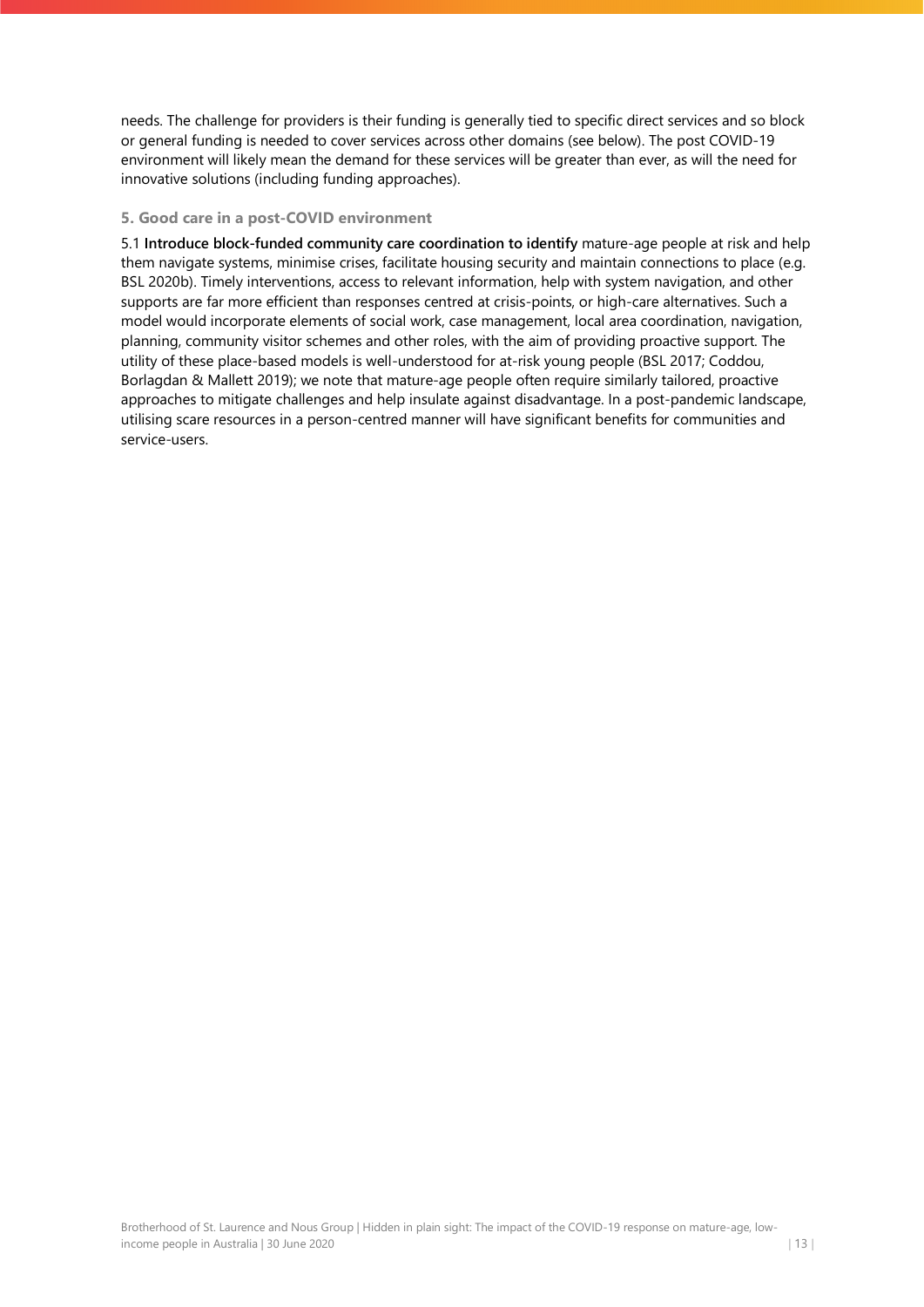## **Glossary**

| <b>Term</b>                               | <b>Definition</b>                                                                                                                                                                                                                                                                                                                                                  |
|-------------------------------------------|--------------------------------------------------------------------------------------------------------------------------------------------------------------------------------------------------------------------------------------------------------------------------------------------------------------------------------------------------------------------|
| Age Pension                               | A fortnightly, means-tested income support payment for people aged 66 and older.                                                                                                                                                                                                                                                                                   |
| Commonwealth<br>Rent Assistance           | An income supplement payable to eligible people who rent in the private rental market<br>or community housing.                                                                                                                                                                                                                                                     |
| Community<br><b>Visitors Scheme</b>       | A scheme under which volunteers visit to older people receiving government-<br>subsidised residential aged care or Home Care Packages, to provide friendship and<br>companionship.                                                                                                                                                                                 |
| Coronavirus<br>supplement                 | An automatic fortnightly payment of \$550 between 27 April and 24 September 2020<br>paid to people who receive eligible income support payments.                                                                                                                                                                                                                   |
| Jobactive                                 | The Australian Government program that aims to connect jobseekers with employers. It<br>requires jobseekers to agree to a job plan under which jobseekers do certain activities<br>(called mutual obligation requirements) in return for their payment.                                                                                                            |
| JobKeeper                                 | A temporary subsidy for businesses significantly affected by COVID-19. Eligible<br>employers, sole traders and other entities can apply to receive \$1,500 per eligible<br>employee per fortnight.                                                                                                                                                                 |
| JobSeeker                                 | A fortnightly payment to people aged between 22 and 65 who are looking for work, or<br>sick/injured and unable to do their usual work or study for a short period. The<br>precursor to JobSeeker was Newstart Allowance and Sickness Benefit.                                                                                                                      |
| Liquid asset test                         | Applicants for certain income support payments who have readily available funds must<br>meet eligibility requirements under the liquid asset test.                                                                                                                                                                                                                 |
| Low Income<br>Super Tax Offset<br>(LISTO) | An automatic refund on concessional superannuation contributions for workers earning<br>\$37,000 or less a year, paid through a government contribution of 15¢ for every \$1 of<br>concessional contributions. This subsidy is unindexed and capped at \$500. LISTO is<br>principally in place to offset the 15 per cent contributions tax for low-income earners. |
| Rental stress                             | A person experiences rental stress when they pay more than 30 per cent of their<br>income on rent.                                                                                                                                                                                                                                                                 |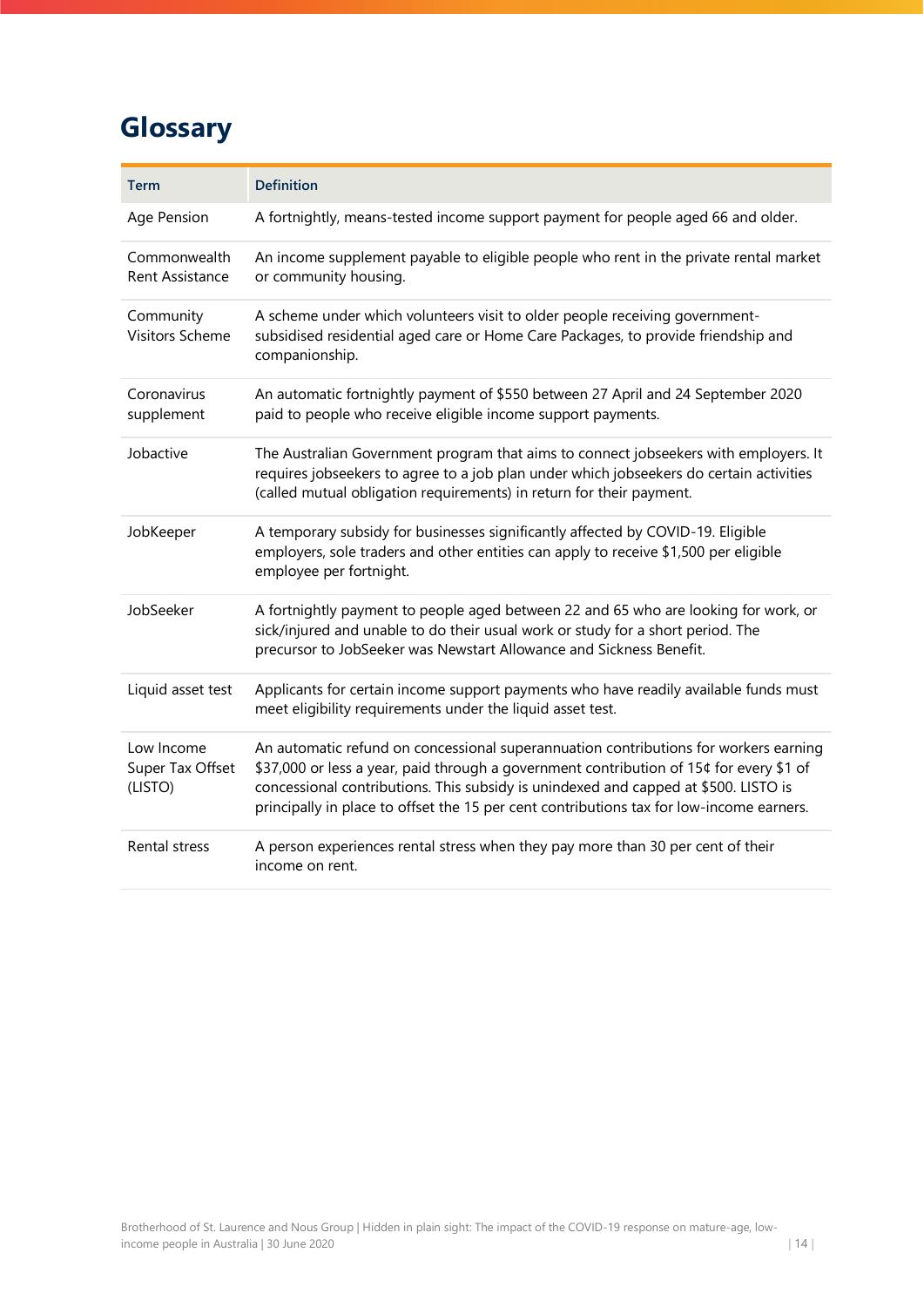### **References**

Anglicare Australia 2020, *Rental affordability snapshot*, viewed 19 June 2020, [<https://www.anglicare.asn.au/docs/default-source/default-document-library/rental-affordability](https://www.anglicare.asn.au/docs/default-source/default-document-library/rental-affordability-snapshot-2020.pdf?sfvrsn=4)[snapshot-2020.pdf?sfvrsn=4>](https://www.anglicare.asn.au/docs/default-source/default-document-library/rental-affordability-snapshot-2020.pdf?sfvrsn=4).

—— 2019, *Rental affordability snapshot*, viewed 24 June 2020, [<https://www.anglicare.asn.au/our](https://www.anglicare.asn.au/our-work/research-reports/the-rental-affordability-snapshot/docs/default-source/default-document-library/final---rental-affordability-snapshot9d02da309d6962baacc1ff0000899bca)[work/research-reports/the-rental-affordability-snapshot/docs/default-source/default-document](https://www.anglicare.asn.au/our-work/research-reports/the-rental-affordability-snapshot/docs/default-source/default-document-library/final---rental-affordability-snapshot9d02da309d6962baacc1ff0000899bca)[library/final---rental-affordability-snapshot9d02da309d6962baacc1ff0000899bca>](https://www.anglicare.asn.au/our-work/research-reports/the-rental-affordability-snapshot/docs/default-source/default-document-library/final---rental-affordability-snapshot9d02da309d6962baacc1ff0000899bca).

Association of Superannuation Funds of Australian (ASFA) 2018, *Women's economic security in retirement*, viewed 18 June 2020, [<https://www.superannuation.asn.au/policy/reports>](https://www.superannuation.asn.au/policy/reports).

Australian Bureau of Statistics (ABS) 2020b, *Weekly payroll jobs and wages in Australia*, Week ending 30 May 2020, Cat. no. 6160.0.55.001, [<https://www.abs.gov.au/ausstats/abs@.nsf/mf/6160.0.55.001>](https://www.abs.gov.au/ausstats/abs@.nsf/mf/6160.0.55.001).

—— 2016a, *Census of Population and Housing: Understanding the Census and Census Data, Australia, 2016*, 2900.0, INDP Industry of Employment, viewed 22 June 2020, [<https://www.abs.gov.au/ausstats/abs@.nsf/Lookup/by%20Subject/2900.0~2016~Main%20Features](https://www.abs.gov.au/ausstats/abs@.nsf/Lookup/by%20Subject/2900.0%7E2016%7EMain%20Features%7EINDP%20Industry%20of%20Employment%7E10060) [~INDP%20Industry%20of%20Employment~10060>](https://www.abs.gov.au/ausstats/abs@.nsf/Lookup/by%20Subject/2900.0%7E2016%7EMain%20Features%7EINDP%20Industry%20of%20Employment%7E10060).

—— 2016b, *Census of Population and Housing: Understanding the Census and Census Data, Australia, 2016*, 2900.0, HEAP Level of Highest Educational Attainment, viewed 22 June 2020, [<https://www.abs.gov.au/ausstats/abs@.nsf/Lookup/by%20Subject/2900.0~2016~Main%20Features](https://www.abs.gov.au/ausstats/abs@.nsf/Lookup/by%20Subject/2900.0%7E2016%7EMain%20Features%7EHEAP%20Level%20of%20Highest%20Educational%20Attainment%7E10056) [~HEAP%20Level%20of%20Highest%20Educational%20Attainment~10056>](https://www.abs.gov.au/ausstats/abs@.nsf/Lookup/by%20Subject/2900.0%7E2016%7EMain%20Features%7EHEAP%20Level%20of%20Highest%20Educational%20Attainment%7E10056).

—— 2020a, *Labour force, Australia, May 2020*, Cat. no. 6202.0 [<https://www.abs.gov.au/ausstats/abs@.nsf/mf/6202.0?opendocument&ref=HPKI>](https://www.abs.gov.au/ausstats/abs@.nsf/mf/6202.0?opendocument&ref=HPKI)

Australian Institute of Health and Welfare (AIHW) 2019, Hou*sing assistance in Australia 2019*, Cat. no. HOU 315, viewed 27 November 2019, [<https://www.aihw.gov.au/reports/housing-assistance/housing](https://www.aihw.gov.au/reports/housing-assistance/housing-assistance-in-australia-2019/contents/financial-assistance)[assistance-in-australia-2019/contents/financial-assistance>](https://www.aihw.gov.au/reports/housing-assistance/housing-assistance-in-australia-2019/contents/financial-assistance).

—— 2018, *Older Australia at a glance*, Cat. no. AGE 87, viewed 18 June 2020, [<https://www.aihw.gov.au/reports/older-people/older-australia-at-a-glance/contents/summary>](https://www.aihw.gov.au/reports/older-people/older-australia-at-a-glance/contents/summary).

Australian Prudential Regulation Authority (APRA) 2020, *COVID-19 Early Release Scheme* - Issue 7, viewed 19 June 2020, [<https://www.apra.gov.au/covid-19-early-release-scheme-issue-7>](https://www.apra.gov.au/covid-19-early-release-scheme-issue-7)

Barnard, H 2020, *Coronavirus: what does it mean for people restricted by poverty*, Joseph Rowntree Foundation, 18 March, [<https://www.jrf.org.uk/blog/what-does-covid-19-mean-people-restricted](https://www.jrf.org.uk/blog/what-does-covid-19-mean-people-restricted-poverty)[poverty>](https://www.jrf.org.uk/blog/what-does-covid-19-mean-people-restricted-poverty).

Bowman, D & Banks, M 2018, *Hard times: Australian households and financial insecurity*, Brotherhood of St Laurence, Melbourne.

Bowman, D, Randrianarisoa, A & Wickramasinghe, S 2018, *Working for everyone - enhancing employment services for mature age jobseekers; research summary*, Brotherhood of St Laurence, Melbourne.

Bowman, D, Banks, M, Fela, G, Russell, & de Silva, A 2017, *Understanding financial wellbeing in times of insecurity*, Brotherhood of St Laurence, Melbourne.

Bowman, D, McGann, M, Kimberley, H & Biggs, S 2016, 'Rusty, invisible and threatening: ageing, capital and employability', *Work Employment & Society*, first published online 7 June.

Brotherhood of St Laurence (BSL) 2020a, *Submission to the Retirement Income Review*, BSL, Melbourne.

—— 2020b, *Submission to the Royal Commission into Aged Care Quality and Safety*, BSL, Melbourne.

—— 2020c, *Submission to the Legal and Social Issues Committee of the Victorian Parliament: Inquiry into Homelessness in Victoria*, BSL, Melbourne.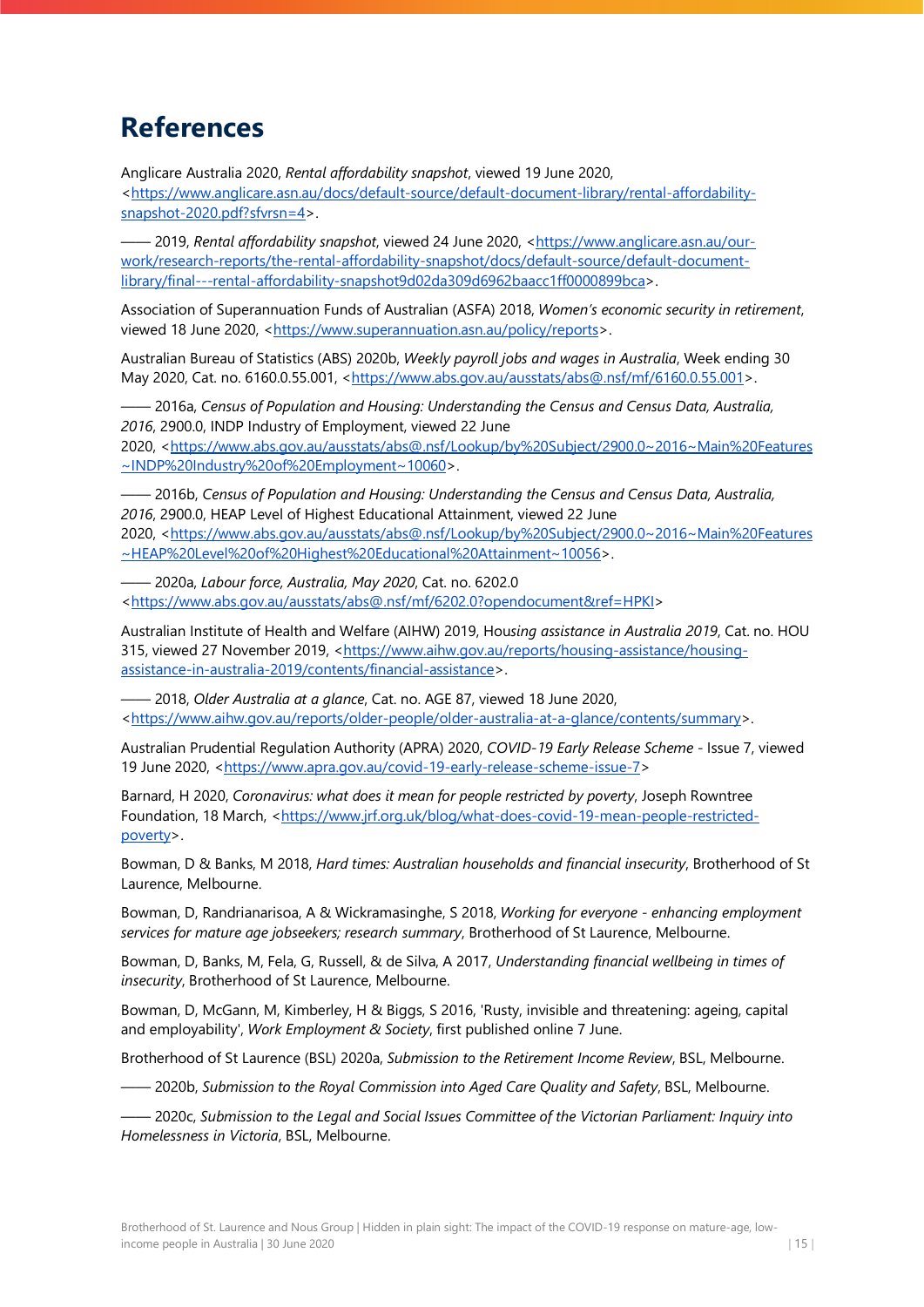Canvin, K, MacLeod, CA, Windle, G & Sacker, A 2018, 'Seeking assistance in later life: how do older people evaluate their need for assistance?', *Age and Ageing*, vol. 47, no. 3, pp.466–473.

Carbone, S & Jorm, A 2020, 'We need to flatten the other coronavirus curve, our looming mental health crisis', The Conversation, 30 April 2020, [<https://theconversation.com/we-need-to-flatten-the-other](https://theconversation.com/we-need-to-flatten-the-other-coronavirus-curve-our-looming-mental-health-crisis-137170)[coronavirus-curve-our-looming-mental-health-crisis-137170>](https://theconversation.com/we-need-to-flatten-the-other-coronavirus-curve-our-looming-mental-health-crisis-137170).

Cassells, R, Duncan, A, Mavisakalyan, A, Phillimore, J, Seymore, R & Tarverdi, Y 2018, *Future of work in Australia: preparing for tomorrow's world*, Focus on the States Series, No. 6/18, Bankwest Curtin Economics Centre, Curtin University, Perth.

Charlton, A 2020, 'You may have just had the most expensive coffee of your life', *The Age*, 1 June 2020, [<https://www.theage.com.au/national/you-may-have-just-had-the-most-expensive-coffee-of-your-life-](https://www.theage.com.au/national/you-may-have-just-had-the-most-expensive-coffee-of-your-life-20200530-p54xys.html)[20200530-p54xys.html>](https://www.theage.com.au/national/you-may-have-just-had-the-most-expensive-coffee-of-your-life-20200530-p54xys.html).

Clare, R 2017, *Superannuation account balances by age and gender*, Association of Superannuation Funds of Australia (ASFA), ASFA Research and Resource Centre, Sydney.

Coates, B, Cowgill, M, Mackey, W & Chen, T 2020, *Shutdown: estimating the COVID-19 employment shock*, Grattan Institute, viewed 18 June 2020, [<https://grattan.edu.au/report/shutdown-estimating-the-covid-19](https://grattan.edu.au/report/shutdown-estimating-the-covid-19-employment-shock/) [employment-shock/>](https://grattan.edu.au/report/shutdown-estimating-the-covid-19-employment-shock/).

Coddou, M, Borlagdan, J & Mallett, S 2019, *Starting a future that means something to you: outcomes from a longitudinal study of Education First Youth Foyers*, Brotherhood of St Laurence, Melbourne.

Daley, J, Coates, B, Wiltshire, T, Emslie, O & Nolan, J 2018, *Money in retirement: more than enough,* Grattan Institute, Melbourne*.*

Daley, J, Coates, B & Wiltshire, T 2018, *Housing affordability: re-imagining the Australian dream*, Grattan Institute, Melbourne.

Davidson, P, Saunders, P, Bradbury, B & Wong, M 2018, *Poverty in Australia, 2018,* Australian Council of Social Services (ACOSS) & University of New South Wales (UNSW), Poverty and Inequality Partnership Report No. 2, ACOSS, Sydney.

Feldman, S & Radermacher, H 2016, *Time of our lives? Building opportunity and capacity for the economic and social participation of older Australian women*, Lord Mayor's Charitable Foundation, [<https://www.lmcf.org.au/getmedia/23a2ebd6-b2dc-48b1-bc81-59e1bc0f27cd/2016-03-07-LMCF-Time](https://www.lmcf.org.au/getmedia/23a2ebd6-b2dc-48b1-bc81-59e1bc0f27cd/2016-03-07-LMCF-Time-of-Our-Lives-Report.pdf.aspx)[of-Our-Lives-Report.pdf.aspx>](https://www.lmcf.org.au/getmedia/23a2ebd6-b2dc-48b1-bc81-59e1bc0f27cd/2016-03-07-LMCF-Time-of-Our-Lives-Report.pdf.aspx).

Fiedler, J & Faulkner, D 2019, *'One rent increase from disaster': older renters living on the edge in Western Australia*, Housing for the Aged Action Group (HAAG), Adelaide.

Hart, A, Bowman, D & Mallett, S 2019, *Improving the health of older aged care workers,* Brotherhood of St Laurence, Melbourne.

Heart Foundation 2020, *People stop seeing GPs for chronic illnesses: new MBS data reveal nearly 100,000 fewer visits*, media release, 20 May, viewed 19 June 2020, [<https://www.heartfoundation.org.au/media](https://www.heartfoundation.org.au/media-releases/people-stop-seeing-gps-for-chronic-illnesses)[releases/people-stop-seeing-gps-for-chronic-illnesses>](https://www.heartfoundation.org.au/media-releases/people-stop-seeing-gps-for-chronic-illnesses).

Hodgson, H & Hamilton, M 2019, 'Voluntary super: a good way to increase women's dependence on men', The Conversation, 29 July, [<https://theconversation.com/voluntary-super-a-good-way-to-increase](https://theconversation.com/voluntary-super-a-good-way-to-increase-womens-dependence-on-men-120979)[womens-dependence-on-men-120979>](https://theconversation.com/voluntary-super-a-good-way-to-increase-womens-dependence-on-men-120979).

Lonsec Group 2020, *Super funds regain ground but face tough financial year end*, Lonsec Group, [<https://www.lonsec.com.au/super-fund/2020/06/15/super-funds-regain-ground-but-face-tough](https://www.lonsec.com.au/super-fund/2020/06/15/super-funds-regain-ground-but-face-tough-financial-year-end/)[financial-year-end/>](https://www.lonsec.com.au/super-fund/2020/06/15/super-funds-regain-ground-but-face-tough-financial-year-end/).

McGann, M, Kimberley, H, Bowman, D & Biggs, S 2016, 'The Netherworld between work & retirement', *Social Policy & Society*, vol. 15, no. 4, pp. 625–636.

McGann, M, Bowman, D, Kimberley, H & Biggs, S 2015, *Too old to work, too young to retire – summary*, Brotherhood of St Laurence, Melbourne.